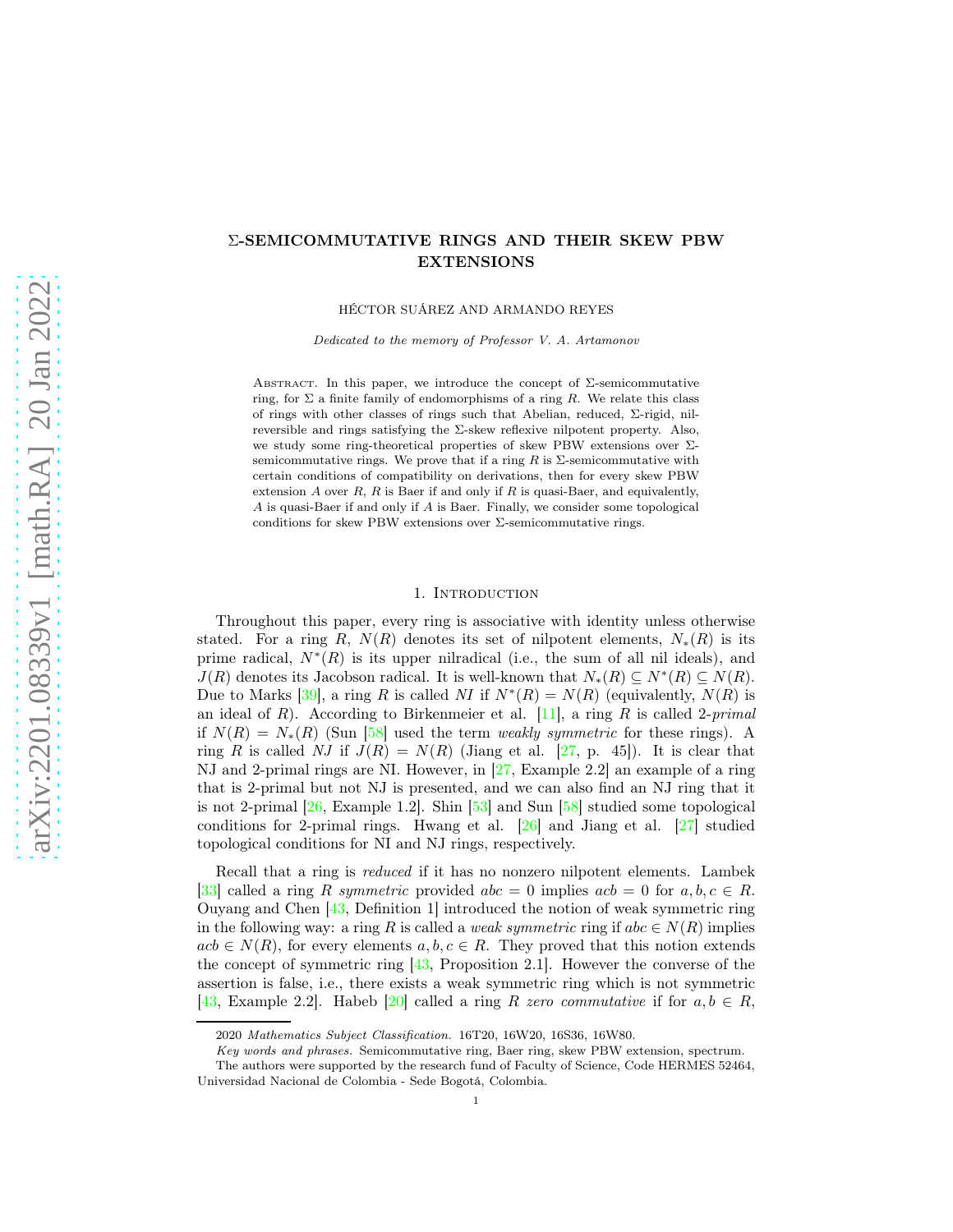$ab = 0$  implies  $ba = 0$  (Cohn [\[15\]](#page-18-6) used the term *reversible* for what is called zero commutative). A generalization of reversible rings is the notion of semicommutative ring. A ring R is *semicommutative* if  $ab = 0$  implies  $aRb = 0$  for  $a, b \in R$  (Shin [\[53\]](#page-19-1) and Bell [\[7\]](#page-17-0) used the terms *SI* and *Insertion-of-Factors-Property* (*IFP*) for the semicommutative rings, respectively). Shin [\[53,](#page-19-1) Lemma 1.1 and 1.2] proved that every reduced ring is symmetric but the converse does not hold [\[2,](#page-17-1) Example II.5], and that R is semicommutative if and only if  $r_R(a) = \{s \in R \mid as = 0\}$  is an ideal of R if and only if any annihilator right (left) ideal of R is an ideal of R. He also proved that any symmetric ring is semicommutative [\[53,](#page-19-1) Proposition 1.4] but the converse does not hold  $[53, Example 5.4(a)]$ . Chaturvedi et al.  $[13]$  introduced the concept of Z-symmetric rings and proved that semicommutative rings are Z-symmetric rings. Another generalization of reversible rings are the reflexive rings. A ring  $R$  is called *reflexive* if  $aRb = 0$  implies  $bRa = 0$ , for  $a, b \in R$ . Notice that there exists a reflexive and semmicomutative ring which is not symmetric [\[40,](#page-18-8) Examples 5 and 7]. Kwak and Lee proved that a ring  $R$  is reflexive and semicommutative if and only if R is reversible  $[32,$  Proposition 2.2].

A ring R is called *Abelian* if all its idempotents are central. Notice that semicommutative rings are Abelian [\[53,](#page-19-1) Lemma 2.7], and every semicommutative ring is 2-primal [\[53,](#page-19-1) Theorem 1.5]. Kaplansky [\[28\]](#page-18-10) introduced the concept of *Baer ring* as rings in which the right (left) annihilator of every nonempty subset is generated by an idempotent. According to Clark [\[14\]](#page-18-11), a ring R is called *quasi-Baer* if the right annihilator of each right ideal of  $R$  is generated (as a right ideal) by an idempotent. These two concepts are left-right symmetric.

Krempa [\[31\]](#page-18-12) introduced the notion of rigidness as a generalization of reduced rings. An endomorphism  $\sigma$  of a ring R is called *rigid* if for  $a \in R$ ,  $a\sigma(a) = 0$ implies  $a = 0$ , and a ring R is called  $\sigma$ -rigid if there exists a rigid endomorphism  $\sigma$ of R. With the aim of extending  $\sigma$ -rigid rings and semicommutative rings, Başer et al.  $[6]$  introduced the notion of a  $\sigma$ -semicommutative ring with the endomorphism σ of a ring R in the following way: an endomorphism σ of a ring R is called *semicommutative* if whenever  $ab = 0$  for  $a, b \in R$ ,  $aR\sigma(b) = 0$ . A ring R is called  $\sigma$ -semicommutative if there exists a semicommutative endomorphism  $\sigma$  of R [\[6,](#page-17-2) Definition 2.1. They studied characterizations of  $\sigma$ -semicommutative rings and their related properties.

Regarding the objects of interest in this article, the *skew PBW extensions*, these objects were defined by Gallego and Lezama [\[17\]](#page-18-13) with the aim of generalizing families of noncommutative rings as PBW extensions introduced by Bell and Goodearl [\[8\]](#page-17-3), skew polynomial rings (of injective type) defined by Ore [\[42\]](#page-18-14), and other as solvable polynomial rings, diffusion algebras, some types of Auslander-Gorenstein rings, some Calabi-Yau and skew Calabi-Yau algebras, some Artin-Schelter regular algebras, some Koszul algebras (see [\[16\]](#page-18-15) or [\[46\]](#page-19-3) for a detailed reference to each of these families). Several ring and theoretical properties of skew PBW extensions have been investigated by some people (e.g., Artamonov [\[5\]](#page-17-4), Fajardo et al. [\[16\]](#page-18-15), Hamidizadeh et al. [\[21\]](#page-18-16), Hashemi et al. [\[22\]](#page-18-17), Lezama [\[34\]](#page-18-18), and Louzari et al. [\[38\]](#page-18-19)). Precisely, the authors have studied the ring-theoretical notions mentioned above in the setting of skew PBW extensions. For example, in [\[46\]](#page-19-3) they investigated these objects over Armendariz rings, and considered the properties of Abelian, rigidness, Baer, quasi-Baer, p.p., and p.q.-Baer (c.f. [\[50\]](#page-19-4) for the characterization of several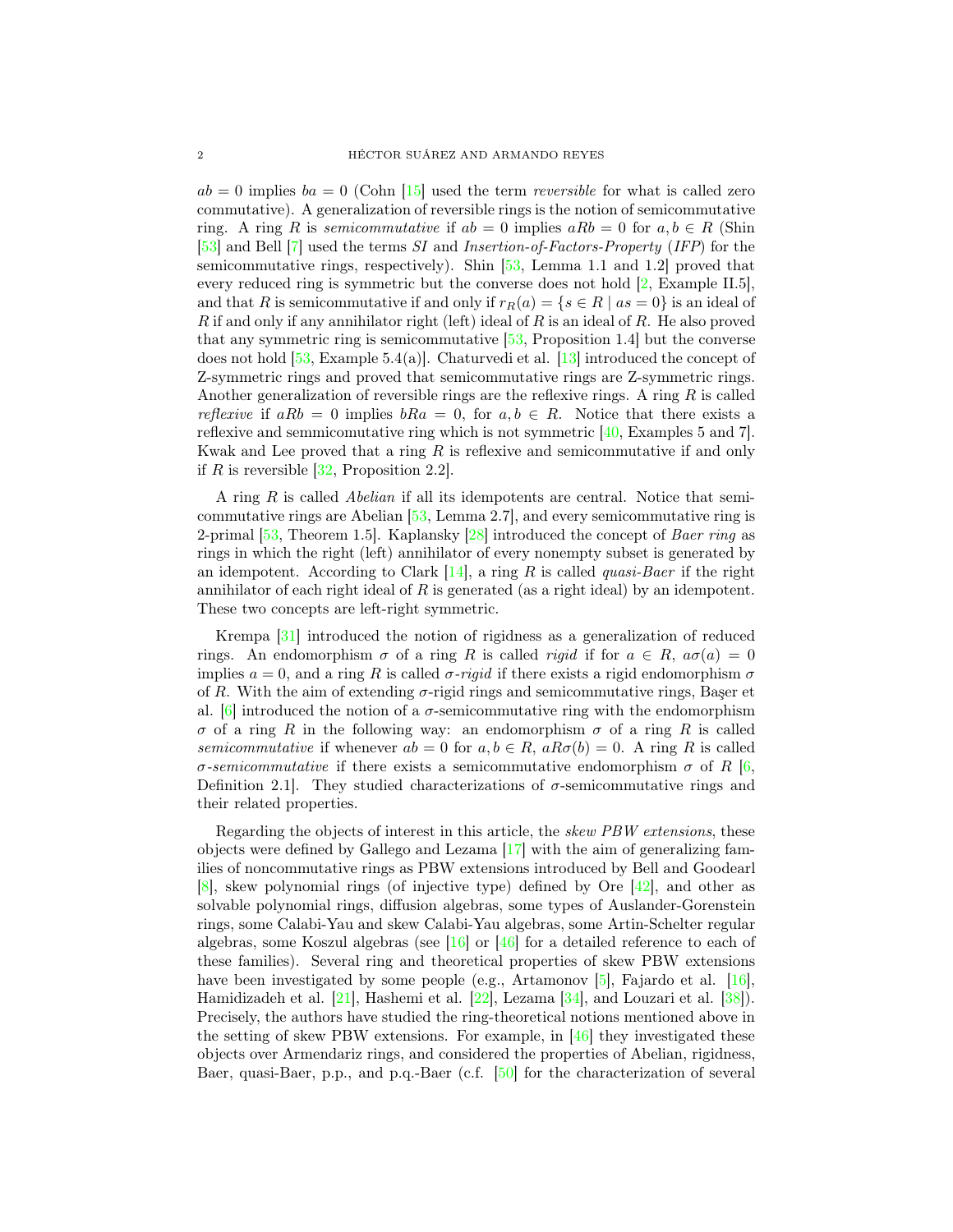radicals of these noncommutative rings), while in [\[51\]](#page-19-5) they characterized skew PBW extensions over several weak symmetric rings (a generalization of symmetric rings), and recently, in [\[55\]](#page-19-6) the authors established necessary or sufficient conditions to guarantee that skew PBW extensions are NI or NJ rings.

Motivated by these previous works, our aim in this paper is to investigate the property of semicommutativity over skew PBW extensions, and consider its relationship with other classes of rings such that Abelian, reduced,  $\Sigma$ -rigid, nilreversible and rings satisfying the  $\Sigma$ -skew reflexive nilpotent property. The important results about these topics are presented in Theorems [3.11,](#page-8-0) [3.14,](#page-9-0) [4.3,](#page-10-0) [4.8,](#page-12-0) and [4.11,](#page-14-0) Propositions [4.1,](#page-9-1) [4.5,](#page-11-0) and Corollary [4.7.](#page-12-1) We also consider some topological conditions for skew PBW extensions over  $\Sigma$ -semicommutative rings, and the original results of the paper are formulated in Propositions [5.1,](#page-15-0) [5.2,](#page-15-1) [5.3,](#page-16-0) and [5.4.](#page-16-1) In this way, our paper can be considered as a contribution to the study of ringtheoretical and topological properties of families of noncommutative rings defined by generators and relations between them.

Throughout the paper,  $\mathbb N$  and  $\mathbb Z$  denote the set of natural numbers including zero and the set of integer numbers, respectively.

### 2. Skew PBW extensions

We start by recalling the definition of skew PBW extension introduced by Gallego and Lezama [\[17\]](#page-18-13).

<span id="page-2-1"></span>Definition 2.1. [\[17,](#page-18-13) Definition 1] Let R and A be rings. We say that A is a *skew PBW extension over* R, denoted  $A = \sigma(R)\langle x_1, \ldots, x_n \rangle$ , if the following conditions hold:

- (i)  $R$  is a subring of  $A$  sharing the same identity element.
- (ii) there exist finitely many elements  $x_1, \ldots, x_n \in A$  such that A is a left free R-module, with basis the set of standard monomials

$$
\text{Mon}(A) := \{ x^{\alpha} := x_1^{\alpha_1} \cdots x_n^{\alpha_n} \mid \alpha = (\alpha_1, \ldots, \alpha_n) \in \mathbb{N}^n \}.
$$

Moreover,  $x_1^0 \cdots x_n^0 := 1 \in \text{Mon}(A)$ .

- (iii) For each  $1 \leq i \leq n$  and any  $r \in R \setminus \{0\}$ , there exists an element  $c_{i,r} \in$  $R \setminus \{0\}$  such that  $x_i r - c_{i,r} x_i \in R$ .
- (iv) For  $1 \le i, j \le n$ , there exists an element  $d_{i,j} \in R \setminus \{0\}$  such that

$$
x_j x_i - d_{i,j} x_i x_j \in R + Rx_1 + \dots + Rx_n,
$$

that is, there exist elements  $r_l^{(i,j)} \in R$  with

$$
x_j x_i - d_{i,j} x_i x_j = \sum_{l=0}^n r_l^{(i,j)} x_n \quad (x_0 := 1).
$$

From the definition, every non-zero element  $f \in A$  can be expressed uniquely as  $f = a_0 + a_1X_1 + \cdots + a_mX_m$ , with  $a_i \in R$  and  $X_i \in \text{Mon}(A)$ ,  $0 \le i \le m$  [\[17,](#page-18-13) Remark 2]. For  $X = x^{\alpha} = x_1^{\alpha_1} \cdots x_n^{\alpha_n} \in \text{Mon}(A), \text{deg}(X) = |\alpha| := \alpha_1 + \cdots + \alpha_n$ .

The following result establishes explicitly the relation between skew PBW extensions and skew polynomial rings introduced by Ore [\[42\]](#page-18-14).

<span id="page-2-0"></span>**Proposition 2.2.** [\[17,](#page-18-13) Proposition 3] If  $A = \sigma(R)(x_1, \ldots, x_n)$  is a skew PBW extension, then for each  $1 \leq i \leq n$  there exist an injective endomorphism  $\sigma_i : R \to R$ and a  $\sigma_i$ -derivation  $\delta_i: R \to R$  such that  $x_i r = \sigma_i(r)x_i + \delta_i(r)$ , for every  $r \in R$ .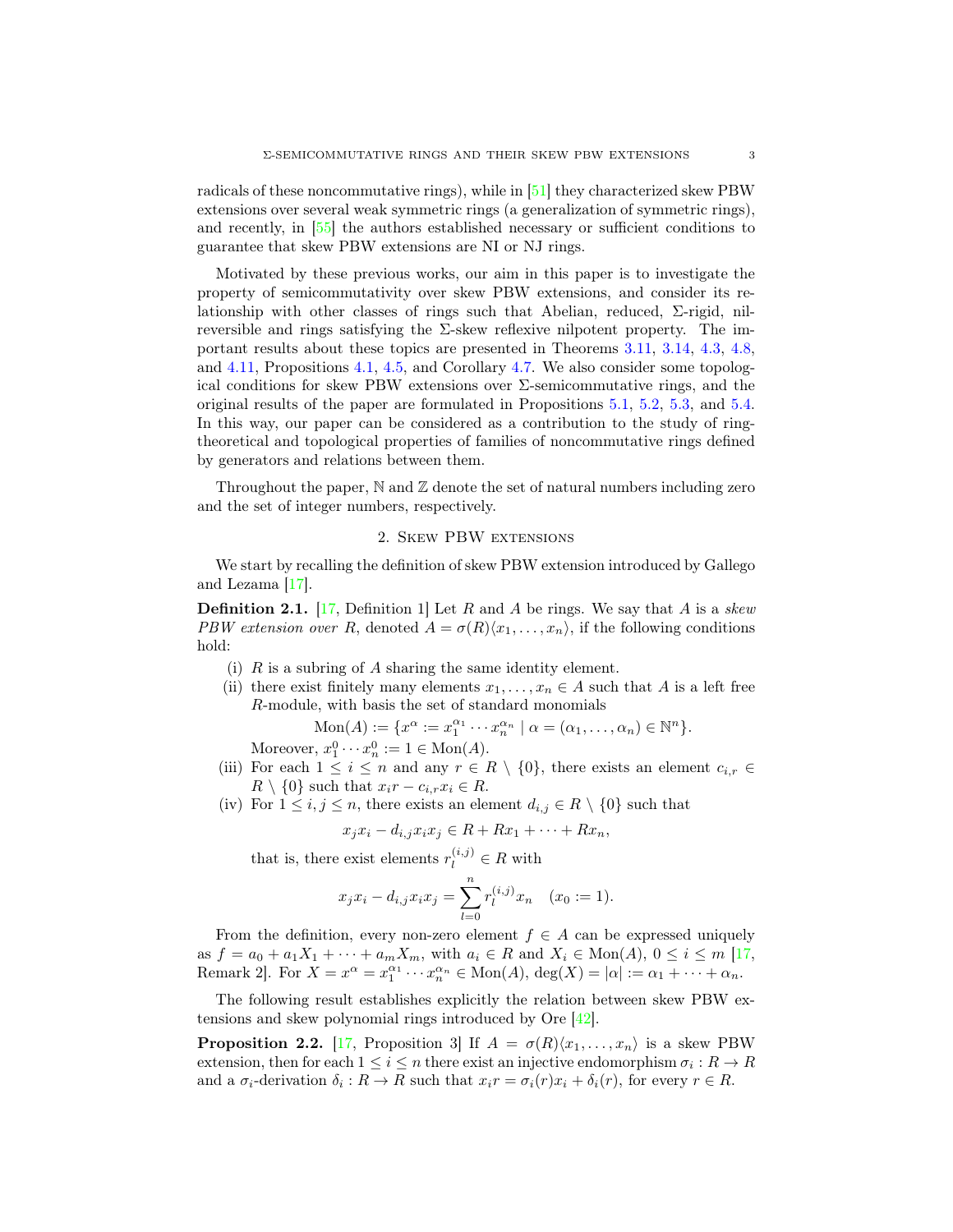<span id="page-3-0"></span>**Remark 2.3.** We use the notation  $\Sigma := {\sigma_1, \ldots, \sigma_n}$  and  $\Delta := {\delta_1, \ldots, \delta_n}$  for the families of monomorphisms  $\sigma_i$ 's and  $\sigma_i$ -derivations  $\delta_i$ 's, respectively, formulated in Proposition [2.2.](#page-2-0) For a skew PBW extension  $A = \sigma(R)(x_1, \ldots, x_n)$ , we say that (Σ, ∆) is a *system of endomorphisms and* Σ*-derivations* of R with respect to A. For  $\alpha = (\alpha_1, \ldots, \alpha_n) \in \mathbb{N}^n$ ,  $\sigma^{\alpha} := \sigma_1^{\alpha_1} \circ \cdots \circ \sigma_n^{\alpha_n}$ ,  $\delta^{\alpha} := \delta_1^{\alpha_1} \circ \cdots \circ \delta_n^{\alpha_n}$ , where  $\circ$  denotes the classical composition of functions. The zero element of  $\mathbb{N}^n$  is  $0 := (0, \ldots, 0)$ .

**Definition 2.4.** [\[17,](#page-18-13) Definition 4] Let  $A = \sigma(R)(x_1, \ldots, x_n)$  be a skew PBW extension over R.

- (i) A is called *quasi-commutative* if the conditions (iii) and (iv) presented in the Definition [2.1](#page-2-1) are replaced by the following:
	- (iii') For every  $1 \leq i \leq n$  and  $r \in R \setminus \{0\}$  there exists  $c_{i,r} \in R \setminus \{0\}$  such that  $x_i r = c_{i,r} x_i$ .
	- (iv') For every  $1 \leq i, j \leq n$  there exists  $d_{i,j} \in R \setminus \{0\}$  such that  $x_j x_i =$  $d_{i,j}x_ix_j$ .
- (ii) A is said to be *bijective* if  $\sigma_i$  is bijective for each  $1 \leq i \leq n$ , and  $d_{i,j}$  is invertible for any  $1 \leq i < j \leq n$ .

If  $\sigma_i$  is the identity map of R for each  $i = 1, \ldots, n$ , (we write  $\sigma_i = id_R$ ), we say that A is a skew PBW extension of *derivation type*. Similarly, if  $\delta_i = 0$  for every i, then A is called a skew PBW extension of *endomorphism type* [\[36,](#page-18-20) Definition 2.3].

Example 2.5. A great variety of algebras can be expressed as skew PBW extensions. For example, PBW extensions defined by Bell and Goodearl  $[8]$  (which include families of noncommutative rings as enveloping algebras of finite dimensional Lie algebras and differential operators), Weyl algebras, skew polynomial rings of injective type, some types of Auslander-Gorenstein rings, some skew Calabi-Yau algebras, examples of quantum polynomials, some quantum universal enveloping algebras, and other algebras of great interest in noncommutative algebraic geometry and noncommutative differential geometry such as Auslander-regular algebras. For more details about these examples, see [\[16,](#page-18-15) [18,](#page-18-21) [34,](#page-18-18) [35,](#page-18-22) [37,](#page-18-23) [38,](#page-18-19) [54,](#page-19-7) [57\]](#page-19-8).

The following result is useful when one need some computations with elements of skew PBW extensions.

<span id="page-3-1"></span>**Remark 2.6.** [\[16,](#page-18-15) Remark 6.1.8 (iii)] If  $A = \sigma(R)(x_1, \ldots, x_n)$  is a skew PBW extension over  $\tilde{R}$ , r is an element of  $\tilde{R}$ , and  $\alpha = (\alpha_1, \ldots, \alpha_n) \in \mathbb{N}^n$ , then

$$
x^{\alpha}r = x_1^{\alpha_1} x_2^{\alpha_2} \cdots x_{n-1}^{\alpha_{n-1}} x_n^{\alpha_n} r = x_1^{\alpha_1} \cdots x_{n-1}^{\alpha_{n-1}} \left( \sum_{j=1}^{\alpha_n} x_n^{\alpha_{n-j}} \delta_n (\sigma_n^{j-1}(r)) x_n^{j-1} \right)
$$
  
+ 
$$
x_1^{\alpha_1} \cdots x_{n-2}^{\alpha_{n-2}} \left( \sum_{j=1}^{\alpha_{n-1}} x_{n-1}^{\alpha_{n-1-j}} \delta_{n-1} (\sigma_{n-1}^{j-1} (\sigma_n^{\alpha_n}(r))) x_{n-1}^{j-1} \right) x_n^{\alpha_n}
$$
  
+ 
$$
x_1^{\alpha_1} \cdots x_{n-3}^{\alpha_{n-3}} \left( \sum_{j=1}^{\alpha_{n-2}} x_{n-2}^{\alpha_{n-2}-j} \delta_{n-2} (\sigma_{n-2}^{j-1} (\sigma_n^{\alpha_{n-1}} (\sigma_n^{\alpha_n}(r)))) x_{n-2}^{j-1} \right) x_{n-1}^{\alpha_{n-1}} x_n^{\alpha_n} + \cdots + x_1^{\alpha_1} \left( \sum_{j=1}^{\alpha_2} x_2^{\alpha_2-j} \delta_2 (\sigma_2^{j-1} (\sigma_3^{\alpha_3} (\sigma_4^{\alpha_4} (\cdots (\sigma_n^{\alpha_n}(r)))))) x_2^{j-1} \right) x_3^{\alpha_3} x_4^{\alpha_4} \cdots x_{n-1}^{\alpha_{n-1}} x_n^{\alpha_n} + \sigma_1^{\alpha_1} (\sigma_2^{\alpha_2} (\cdots (\sigma_n^{\alpha_n}(r)))) x_1^{\alpha_1} \cdots x_n^{\alpha_n}, \qquad \sigma_j^0 := id_R \text{ for } 1 \leq j \leq n.
$$

For the purposes of the paper, we need to establish a criterion which allows us to extend the family  $\Sigma$  of injective endomorphisms and the family of  $\Sigma$ -derivations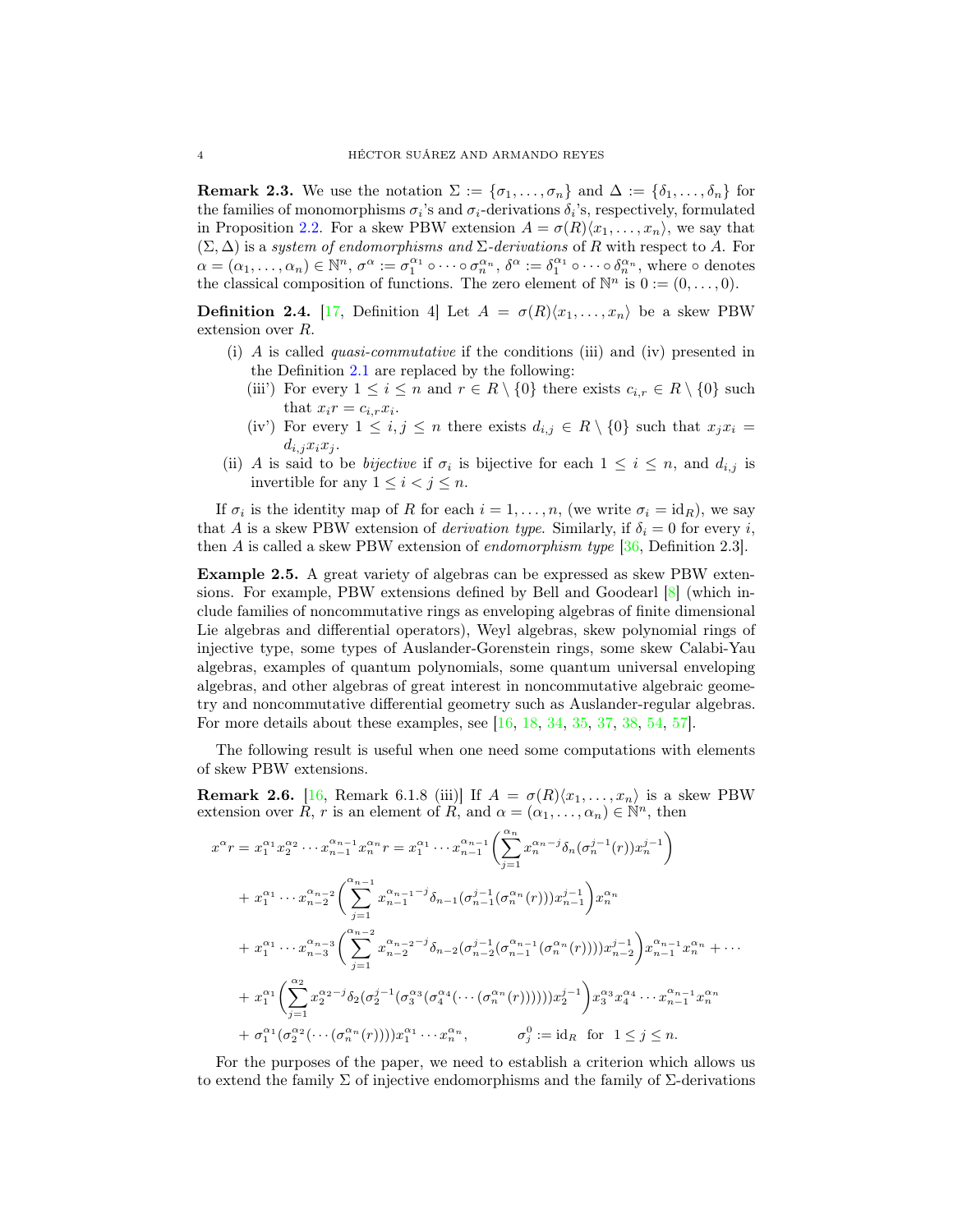$\Delta$  of the ring R to the skew PBW extension A. For the next result, consider  $\Sigma$  and  $\Delta$  as in Remark [2.3.](#page-3-0)

<span id="page-4-1"></span>**Proposition 2.7.** [\[46,](#page-19-3) Theorem 5.1] Let  $A = \sigma(R)(x_1, \ldots, x_n)$  be a skew PBW extension over R. Suppose that  $\sigma_i \delta_j = \delta_j \sigma_i$ ,  $\delta_i \delta_j = \delta_j \delta_i$ , and  $\delta_k(d_{i,j}) = \delta_k(r_i^{(i,j)})$  $\binom{I^{(i,j)}}{l}$  = 0, for  $1 \leq i, j, k, l \leq n$ , where  $d_{i,j}$  and  $r_l^{(i,j)}$  $\binom{[i,j]}{l}$  are the elements established in Definition [2.1.](#page-2-1) If  $\overline{\sigma_k}$  :  $A \to A$  and  $\overline{\delta_k}$  :  $A \to A$  are the functions given by  $\overline{\sigma_k}(f) := \sigma_k(a_0) +$  $\sigma_k(a_1)X_1 + \cdots + \sigma_k(a_m)X_m$  and  $\overline{\delta_k}(f) := \delta_k(a_0) + \delta_k(a_1)X_1 + \cdots + \delta_k(a_m)X_m$ , for every  $f = a_0 + a_1X_1 + \cdots + a_mX_m \in A$ , respectively, and  $\overline{\sigma_k}(r) := \sigma_k(r)$  and  $\overline{\delta_k}(r) = \delta_k(r)$ , for every  $1 \leq k \leq n$  and  $r \in R$ , then  $\overline{\sigma_k}$  is an injective endomorphism of A and  $\overline{\delta_k}$  is a  $\overline{\sigma_k}$ -derivation of A, for each k.

As we said in the Introduction, Krempa [\[31\]](#page-18-12) introduced the notion of rigidness as a generalization of reduced rings. The second author in [\[45,](#page-19-9) Definition 3.2] generalized the notion of  $\sigma$ -rigidness to a finite family of endomorphisms of a ring R. Let R be a ring,  $\Sigma = {\sigma_1, \ldots, \sigma_n}$  a family of endomorphisms of R and for  $\alpha = (\alpha_1, \ldots, \alpha_n) \in \mathbb{N}^n$ ,  $\sigma^{\alpha} := \sigma_1^{\alpha_1} \circ \ldots \circ \sigma_n^{\alpha_n}$ .  $\Sigma$  is called a *rigid endomorphisms family of* R if  $a\sigma^{\alpha}(a) = 0$  implies  $a = 0$ , for every  $a \in R$  and  $\alpha \in \mathbb{N}^n$ . R is called  $\Sigma$ -*rigid* if there exists a rigid endomorphisms family  $\Sigma$  of R. Now, if  $\sigma$ is an endomorphism of R and  $\delta$  is a  $\sigma$ -derivation of R, Annin [\[3\]](#page-17-5) called R a  $\sigma$ *compatible* ring if for each  $a, b \in R$ ,  $ab = 0$  if and only if  $a\sigma(b) = 0$  (necessarily, the endomorphism  $\sigma$  is injective). Notice that the  $\sigma$ -compatible ring is a generalization of  $\sigma$ -rigid ring to the more general case where R is not assumed to be reduced (for more details, see [\[23\]](#page-18-24)). R is said to be  $\delta$ -*compatible* if for each  $a, b \in R$ ,  $ab = 0$ implies  $a\delta(b) = 0$ . If R is both  $\sigma$ -compatible and  $\delta$ -compatible, then R is called  $(\sigma, \delta)$ -*compatible*. Notice that compatible rings are strictly more general than rigid rings

Hashemi et al.  $\left[\frac{22}{3}\right]$  and the authors in  $\left[\frac{47}{3}\right]$  and introduced independently the  $(\Sigma, \Delta)$ -compatible rings which are a natural generalization of  $(\sigma, \delta)$ -compatible rings. As expected  $(\Sigma, \Delta)$ -compatible rings extend  $\Sigma$ -rigid rings. Some examples and results of these compatible rings can be found in [\[16,](#page-18-15) [22,](#page-18-17) [38,](#page-18-19) [47,](#page-19-10) [49\]](#page-19-11).

**Definition 2.8.** Consider a ring R with a finite family of endomorphisms  $\Sigma$  and a finite family of  $\Sigma$ -derivations  $\Delta$ .

- (i)  $[22,$  Definition 3.1 or  $[47,$  Definition 3.2 R is said to be  $\Sigma$ -*compatible* if for each  $a, b \in R$ ,  $a\sigma^{\alpha}(b) = 0$  if and only if  $ab = 0$ , where  $\alpha \in \mathbb{N}^n$ . In this case, we say that  $\Sigma$  is a *compatible family* of endomorphisms of R.
- (ii) [\[22,](#page-18-17) Definition 3.1] or [\[47,](#page-19-10) Definition 3.2] R is said to be  $\Delta$ -*compatible* if for each  $a, b \in R$ , it follows that  $ab = 0$  implies  $a\delta^{\beta}(b) = 0$ , where  $\beta \in \mathbb{N}^{n}$ .
- (iii) [\[22,](#page-18-17) Definition 3.1] or [\[47,](#page-19-10) Definition 3.2] If R is both  $\Sigma$ -compatible and  $\Delta$ -compatible, then R is called  $(\Sigma, \Delta)$ *-compatible.*
- (iv) [\[49,](#page-19-11) Definition 4.1] R is said to be *weak*  $\Sigma$ -compatible if for each  $a, b \in R$ ,  $a\sigma^{\alpha}(b) \in N(R)$  if and only if  $ab \in N(R)$ , where  $\alpha \in \mathbb{N}^n$ . R is said to be *weak*  $\Delta$ -*compatible* if for each  $a, b \in R$ ,  $ab \in N(R)$  implies  $a\delta^{\beta}(b) \in N(R)$ , where  $\beta \in \mathbb{N}^n$ . If R is both weak ∑-compatible and weak  $\Delta$ -compatible, then R is called *weak*  $(\Sigma, \Delta)$ *-compatible.*

<span id="page-4-0"></span>Remark 2.9. The composition of compatible endomorphisms is compatible. Indeed, if  $\sigma_1$  and  $\sigma_2$  are compatible endomorphisms of R, then for  $a, b \in R$ ,  $a\sigma_1\sigma_2(b)$  =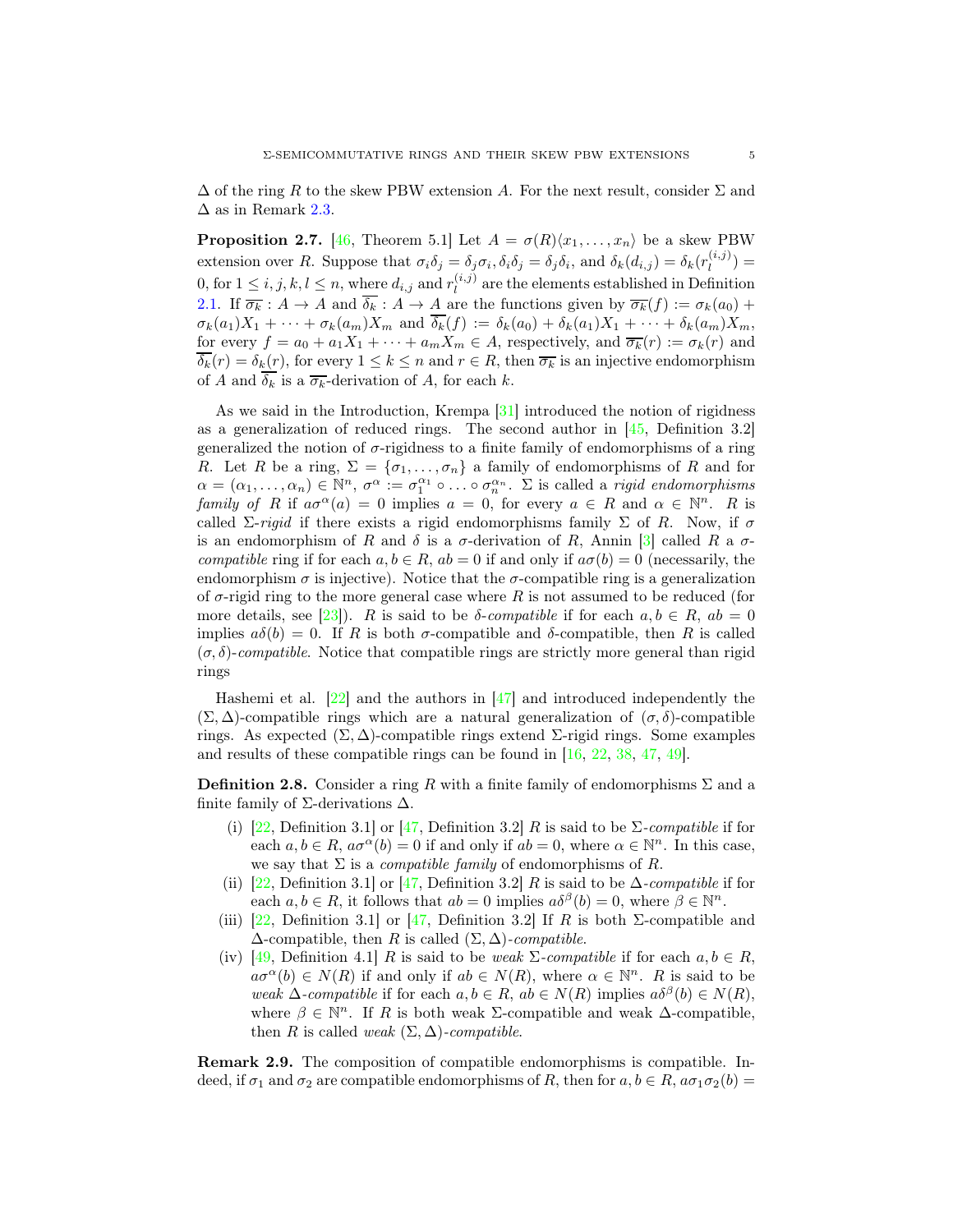$a(\sigma_1(\sigma_2(b)) = 0$  if and only if  $a\sigma_2(b) = 0$  if and only if  $ab = 0$ . By induction we obtain that the composition of a finite family of compatible endomorphisms of a ring R is compatible. In this way, if  $\Sigma = \{\sigma_1, \ldots, \sigma_n\}$  is a finite family of endomorphism of a ring R, then R is  $\Sigma$ -compatible if and only if R is  $\sigma_i$ -compatible for  $1 \leq i \leq n$ . Moreover, R is  $\Sigma$ -compatible if and only if for  $a, b \in R$ ,  $\sigma^{\alpha}(a)b = 0 \Leftrightarrow ab = 0$ , for each  $\alpha \in \mathbb{N}^n$ . Suppose that  $\Sigma$  is a compatible family of endomorphisms of R. By Remark [2.9](#page-4-0) we have that each  $\sigma_k \in \Sigma$  is compatible and that  $\sigma^{\alpha}$  is compatible. By [\[1,](#page-17-6) Lemma 2.1] we have that  $\sigma^{\alpha}(a)b = 0 \Leftrightarrow ab = 0$ . On the other hand, if  $\sigma^{\alpha}(a)b = 0 \Leftrightarrow ab = 0$ , for  $\alpha \in \mathbb{N}^n$ , then for  $\alpha = (\alpha_1, \ldots, \alpha_n) \in \mathbb{N}^n$ , where  $\alpha_i = 0$  if  $i \neq k$  and  $\alpha_k = 1$ , we have that  $\sigma^{\alpha} = \sigma_k \in \Sigma$ , that is,  $\sigma_k$  is compatible [\[1,](#page-17-6) Lemma 2.1]. Remark [2.9](#page-4-0) shows that  $\Sigma$  is compatible, and therefore R is  $\Sigma$ -compatible.

# 3. Σ-semicommutative rings

In this section, we define  $\Sigma$ -semicommutative rings as a natural extension of  $\sigma$ -semicommutative rings introduced by Baser et al. [\[6\]](#page-17-2). We also consider some properties of these rings which are used in later sections.

**Definition 3.1.** Let  $\Sigma = {\sigma_1, \ldots, \sigma_n}$  be a finite family of endomorphisms of a ring R. A ring R is called  $\Sigma$ -*semicommutative* if whenever  $ab = 0$  for  $a, b \in R$ ,  $a R \sigma^{\alpha}(b) = 0$ , for every  $\alpha \in \mathbb{N}^n \setminus \{0\}$ . A ring R is called  $\Sigma$ -semicommutative if there exists a semicommutative family of endomorphism  $\Sigma$  of R.

It is clear that a semicommutative ring R is  $\Sigma$ -semicommutative, for  $\Sigma =$  $\{id_R\}$ , where  $id_R$  is the identity endomorphism of R. Notice that if R is  $\Sigma$ semicommutative and S is a subring of R with  $\sigma^{\alpha}(S) \subseteq S$ , for each  $\alpha \in \mathbb{N}^n \setminus \{0\}$ , then S is also  $\Sigma$ -semicommutative.

The following result was to be expected based on our motivation to define the Σ-semicommutative rings.

<span id="page-5-0"></span>**Proposition 3.2.** Let  $\Sigma = {\sigma_1, \ldots, \sigma_n}$  be a finite family of endomorphisms of a ring R. Then R is  $\Sigma$ -semicommutative if and only if R is  $\sigma_i$ -semicommutative, for  $1 \leq i \leq n$ .

*Proof.* Suppose that R is  $\sigma_i$ -semicommutative for each i. Notice that composition of semicommutative endomorphisms is semicommutative. Suppose that  $\sigma_i$  and  $\sigma_j$ are two semicommutative endomorphisms of a ring R. Then  $ab = 0$ , for  $a, b \in R$ , implies  $a\sigma_j(b) = 0$ , whence  $aR\sigma_i\sigma_j(b) = 0$ , and so  $\sigma_i\sigma_j$  is semicommutative. Since R is  $\sigma_i$ -semicommutative, we get that R is  $\sigma_i^2$ -semicommutative. By induction it follows that that R is  $\sigma_i^{\alpha_i}$ -semicommutative for any positive integer  $\alpha_i$ . Hence R is  $\sigma^{\alpha}$ -semicommutative for every  $\sigma^{\alpha} = \sigma_1^{\alpha_1} \dots \sigma_n^{\alpha_n}$ , where  $(\alpha_1, \dots, \alpha_n) = \alpha \in \mathbb{N}^n \setminus \{0\},\$ i.e.,  $R$  is  $\Sigma$ -semicommutative.

For the converse, if R is  $\Sigma$ -semicommutative, then for  $a, b \in R$ ,  $ab = 0$  implies  $a R \sigma^{\alpha}(b) = 0$ , for every  $\alpha \in \mathbb{N}^n \setminus \{0\}$ . In particular, when  $\sigma^{\alpha} = \sigma_i$ , i.e., the *i*-th entry of  $\alpha$  is 1 and zero otherwise, it follows that  $aR\sigma_i(b) = 0$ , and therefore R is  $\sigma_i$ -semicommutative, for every i.

The following is an example of a  $\Sigma$ -semicommutative ring.

<span id="page-5-1"></span>Example 3.3. Consider the ring

$$
R = \left\{ \begin{pmatrix} a & b \\ 0 & a \end{pmatrix} \mid a, b \in \mathbb{Z} \right\}.
$$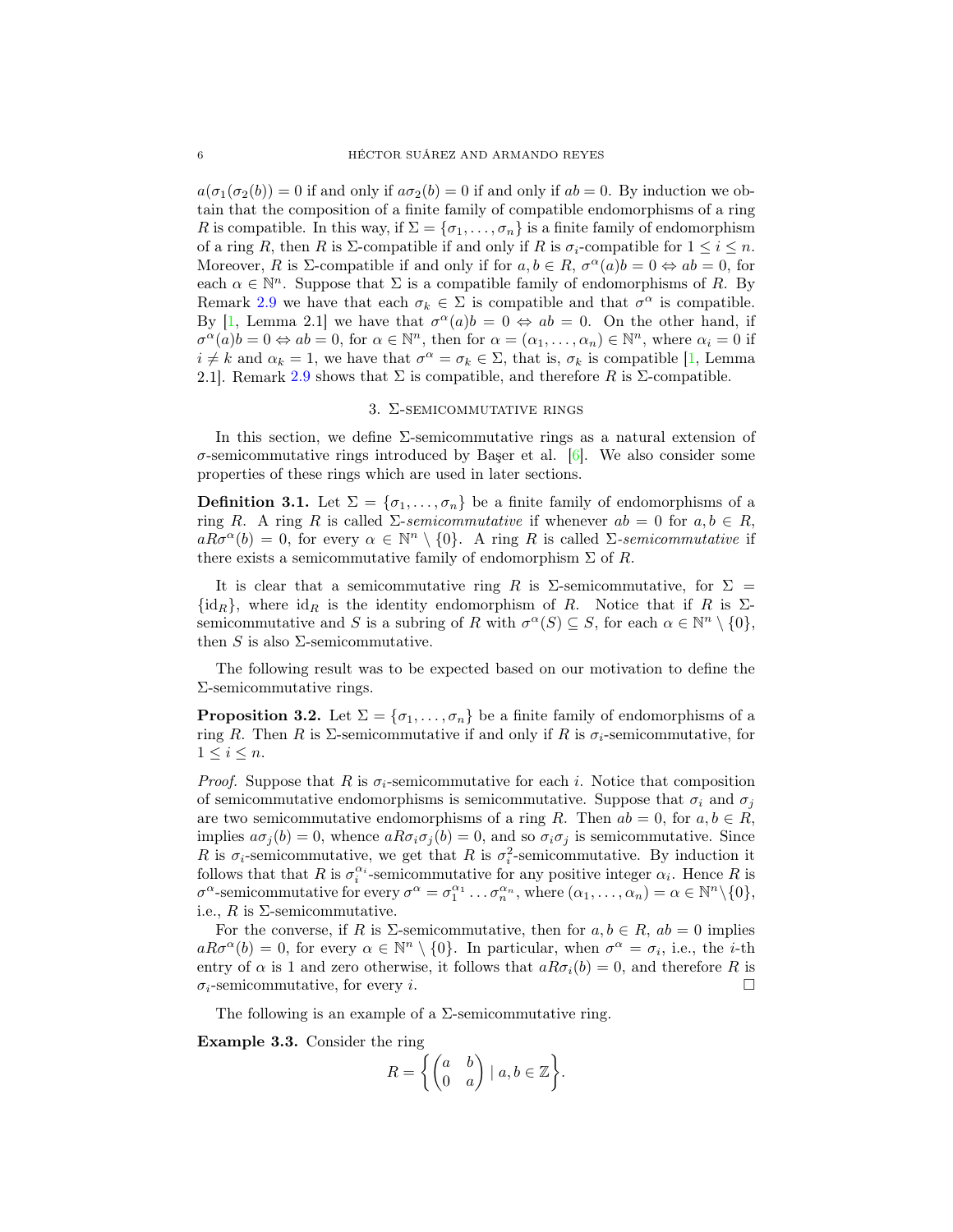Let  $\Sigma = {\sigma_1, \sigma_2, \sigma_3}$  be a family of endomorphisms or R, where  $\sigma_1 = id_R$  is the identity endomorphism of R, and  $\sigma_2, \sigma_3$  defined as

$$
\sigma_2\left(\begin{pmatrix} a & b \\ 0 & a \end{pmatrix}\right) = \begin{pmatrix} a & -b \\ 0 & a \end{pmatrix}, \quad \sigma_3\left(\begin{pmatrix} a & b \\ 0 & a \end{pmatrix}\right) = \begin{pmatrix} a & 0 \\ 0 & a \end{pmatrix}.
$$

Notice that  $\sigma_1$  and  $\sigma_2$  are injective but  $\sigma_3$  is not injective.

Let 
$$
AB = 0
$$
 with  

$$
A = \begin{pmatrix} a & a' \end{pmatrix}
$$

$$
A = \begin{pmatrix} a & a' \\ 0 & a \end{pmatrix} \text{ and } B = \begin{pmatrix} b & b' \\ 0 & b \end{pmatrix}.
$$

Then  $ab = 0$  and  $ab' + ba' = 0$ . If  $a = 0$ , then  $a'b = 0$ , and so  $a' = 0$  or  $b = 0$ . If  $b = 0$ , then  $ab' = 0$ , and so  $a = 0$  or  $b' = 0$ . Now, let  $U = \begin{pmatrix} r & r' \\ 0 & r \end{pmatrix}$  $0 \quad r$  . In this way,  $AU\sigma_1(B) = AUB = \begin{pmatrix} arb & arb' + ar'b + a'rb \\ 0 & arb' \end{pmatrix} = \begin{pmatrix} 0 & (ab' + a'b)r \\ 0 & 0 \end{pmatrix} = \begin{pmatrix} 0 & 0 \\ 0 & 0 \end{pmatrix}$ ,

$$
A \cup \sigma_1(D) = A \cup D = \begin{pmatrix} 0 & arb & r \end{pmatrix} = \begin{pmatrix} 0 & 0 & r \end{pmatrix} = \begin{pmatrix} 0 & 0 & r \end{pmatrix},
$$
\nsince  $ab = 0$  and  $ab' + ba' = 0$ . Therefore  $R$  is  $\sigma_1$ -semicommutative and so semi-

commutative. For  $\sigma_2$ ,

$$
AU\sigma_2(B) = \begin{pmatrix} a & a' \\ 0 & a \end{pmatrix} \begin{pmatrix} r & r' \\ 0 & r \end{pmatrix} \begin{pmatrix} b & -b' \\ 0 & b \end{pmatrix}
$$

$$
= \begin{pmatrix} arb & -arb' + ar'b - a'rb \\ 0 & arb \end{pmatrix}
$$

$$
= \begin{pmatrix} 0 & -(ab' + a'b)r \\ 0 & 0 \end{pmatrix}
$$

$$
= \begin{pmatrix} 0 & 0 \\ 0 & 0 \end{pmatrix},
$$

which shows that R is  $\sigma_2$ -semicommutative.

Finally,

$$
AU\sigma_3(B) = \begin{pmatrix} a & a' \\ 0 & a \end{pmatrix} \begin{pmatrix} r & r' \\ 0 & r \end{pmatrix} \begin{pmatrix} b & 0 \\ 0 & b \end{pmatrix} = \begin{pmatrix} arb & ar'b + a'rb \\ 0 & arb \end{pmatrix} = \begin{pmatrix} 0 & a'rb \\ 0 & 0 \end{pmatrix}.
$$

If  $a'rb \neq 0$ , then  $a' \neq 0$ ,  $r \neq 0$  and  $b \neq 0$ . Since  $ab = 0$ , then  $a = 0$  and so  $a'b = 0$ , because  $ab' + ba' = 0$ . As  $a' \neq 0$ , then  $b = 0$ , which is contradictory. Thus  $a'rb = 0$ and therefore  $A U \sigma_3(B) = 0$ , which implies that R is  $\sigma_3$ -semicommutative. From Proposition [3.2](#page-5-0) it follows that R is a  $\Sigma$ -semicommutative ring.

The following is an example of a ring that is semicommutative but not  $\Sigma$ semicommutative.

<span id="page-6-1"></span>**Example 3.4.** Consider the ring  $R = \mathbb{K}[s, t]/\langle st \rangle$ , where  $\mathbb{K}[s, t]$  is the commutative polynomial ring, and let  $\langle st \rangle$  be the ideal of  $\mathbb{K}[s, t]$  generated by st. Let  $\overline{s} = s + \langle st \rangle$ ,  $\overline{t} = t + \langle st \rangle$  in R, and let  $\sigma_1 : R \to R$  defined by  $\sigma(\overline{s}) = \overline{t}$ ,  $\sigma(\overline{t}) = \overline{s}$ , and  $\sigma_2 : R \to R$ the identity map. Notice that  $R$  is semicommutative, since  $R$  is commutative. However, R is not  $\sigma_1$ -semicommutative:  $\overline{st} = 0$  but  $\overline{s}\sigma_1(\overline{t}) = \overline{s}\overline{s} \neq 0$ . By Proposition [3.2,](#page-5-0) R is not Σ-semicommutative for  $\Sigma = {\sigma_1, \sigma_2}.$ 

The following is an example of a ring that is  $\Sigma$ -semicommutative but not semicommutative.

<span id="page-6-0"></span>Example 3.5. For the ring

$$
R = \left\{ \begin{pmatrix} a & b \\ 0 & c \end{pmatrix} \mid a, b, c \in \mathbb{Z} \right\},\
$$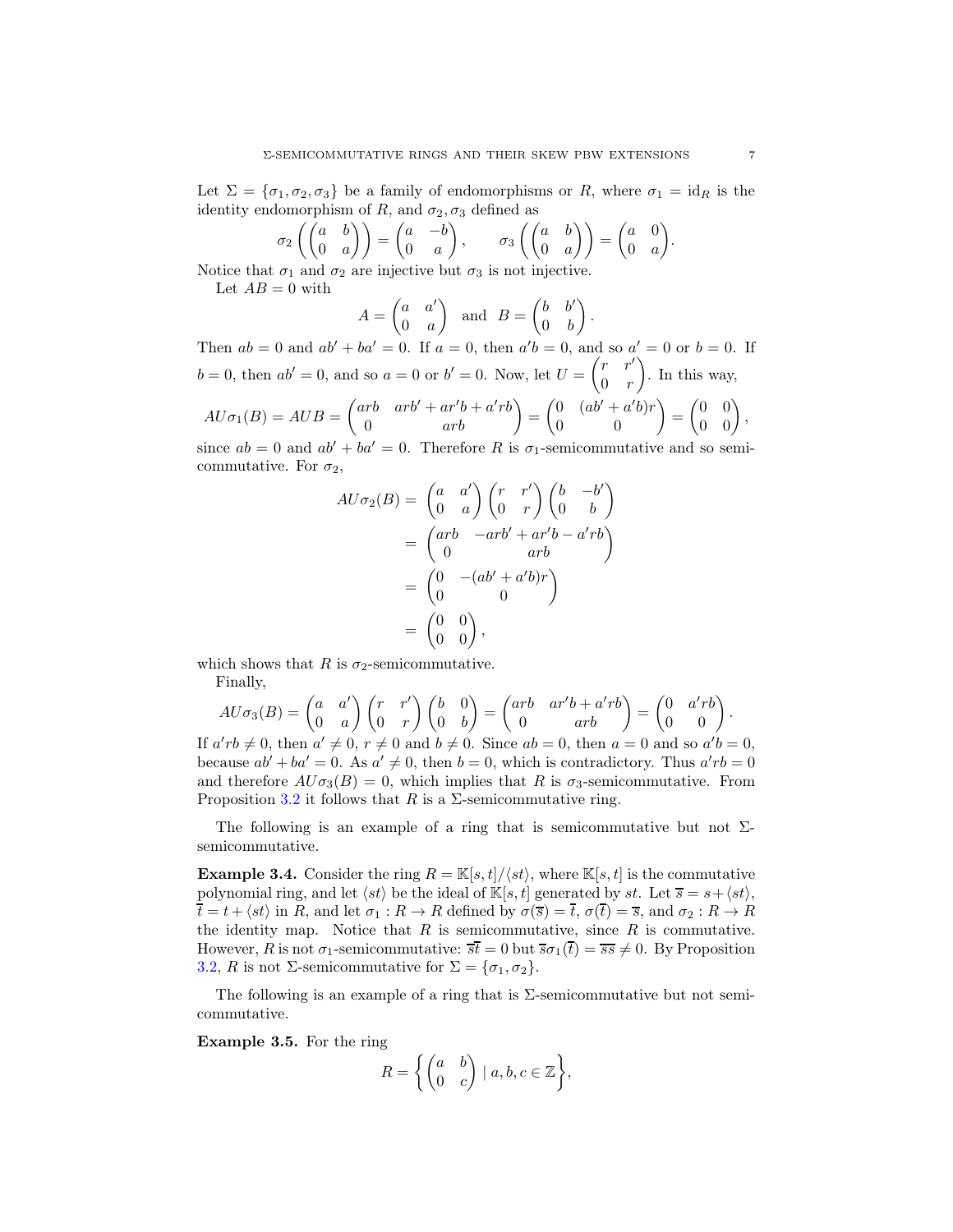and the endomorphism  $\sigma$  of R given by  $\sigma\left(\begin{pmatrix} a & b \\ 0 & a \end{pmatrix}\right)$  $\begin{pmatrix} a & b \ 0 & c \end{pmatrix}$  =  $\begin{pmatrix} a & 0 \ 0 & 0 \end{pmatrix}$ , from [\[6,](#page-17-2) Example 2.7] we know that R is  $\Sigma$ -semicommutative for  $\Sigma = \{\sigma\}$ .  $R$  is not semicommutative, since for example  $\begin{pmatrix} 1 & 0 \\ 0 & 0 \end{pmatrix} \begin{pmatrix} 0 & 0 \\ 0 & 1 \end{pmatrix} = 0$ , but  $\begin{pmatrix} 1 & 0 \\ 0 & 0 \end{pmatrix} \begin{pmatrix} 1 & 1 \\ 0 & 1 \end{pmatrix} \begin{pmatrix} 0 & 0 \\ 0 & 1 \end{pmatrix} = \begin{pmatrix} 0 & 1 \\ 0 & 0 \end{pmatrix} \neq$ 0.

The following example shows that a ring R is neither semicommutative nor  $\Sigma$ semicommutative.

**Example 3.6.** Let R and  $\sigma$  be as in Example [3.5](#page-6-0) and consider the endomorphism  $\phi$  of R given by  $\phi \left( \begin{pmatrix} a & b \\ 0 & a \end{pmatrix} \right)$  $\begin{pmatrix} a & b \ 0 & c \end{pmatrix} = \begin{pmatrix} 0 & 0 \ 0 & c \end{pmatrix}$  $0 \quad c$ ). Notice that R is  $\Sigma$ -semicommutative  ${\rm for}\,\,\,\Sigma\,\,=\,\,\{\sigma\},\,\,{\rm and}\,\,\,\left(\begin{matrix} 1 & 0 \cr 0 & 0 \cr 0 & 0 \cr \end{matrix}\right) \left(\begin{matrix} 0 & 0 \cr 0 & 1 \cr \end{matrix}\right)\,\,=\,\,0,\,\,{\rm but}\,\,\left(\begin{matrix} 1 & 0 \cr 0 & 0 \cr \end{matrix}\right) \left(\begin{matrix} 1 & 1 \cr 0 & 0 \cr \end{matrix}\right) \phi\left(\left(\begin{matrix} 0 & 0 \cr 0 & 1 \cr 0 & 1 \cr \end{matrix}\right)\right)\,\,=\,\,$  $\begin{pmatrix} 0 & 1 \\ 0 & 0 \end{pmatrix} \neq 0$ , i.e., R is not  $\phi$ -semicommutative. Proposition [3.2](#page-5-0) shows that R is not Σ-semicommutative, for  $\Sigma = {\sigma, \phi}$ . (recall that R is not semicommutative by Example [3.5\)](#page-6-0).

Taking into account that for skew PBW extensions each of the endomorphisms  $\sigma_i \in \Sigma$  mentioned in Remark [2.3](#page-3-0) is injective, from now on when we refer to endomorphisms or families of ring endomorphisms, it will be understood that these are injective endomorphisms, if not stated otherwise.

<span id="page-7-0"></span>**Lemma 3.7.** *If*  $\Sigma = {\sigma_1, \ldots, \sigma_n}$  *is a finite family of endomorphisms of a*  $\Sigma$ *semicommutative ring* R*, then we have the following properties.*

- (1)  $\sigma^{\alpha}(1) = 1$ , for every  $\alpha \in \mathbb{N}^n$ .
- (2)  $\sigma^{\alpha}(e) = e$ , for each idempotent *e* in *R*, and every  $\alpha \in \mathbb{N}^n$ .

*Proof.* Suppose that R is a  $\Sigma$ -semicommutative ring, with  $\Sigma = {\sigma_1, \ldots, \sigma_n}$ . Since every  $\sigma_i$  is assumed injective, it is clear that  $\sigma^{\alpha}$  is injective, for each  $\alpha \in \mathbb{N}^n$ .

- (1) If  $\alpha = 0 = (0, \ldots, 0)$  then  $\sigma^{\alpha}$  is the identity endomorphism of R, thus  $\sigma^{\alpha}(1) = 1$ . Suppose that  $\alpha \in \mathbb{N}^{n} \setminus \{0\}$ . Notice that  $0 = \sigma^{\alpha}(1)(1 \sigma^{\alpha}(1) = \sigma^{\alpha}(1) - \sigma^{\alpha}(\sigma^{\alpha}(1))$ . Since R is Σ-semicommutative,  $0 = \sigma^{\alpha}(\sigma^{\alpha}(1))$ implies  $0 = \sigma^{\alpha}(1)\sigma^{\alpha}(1-\sigma^{\alpha}(1)) = \sigma^{\alpha}(1)\sigma^{\alpha}(1)-\sigma^{\alpha}(1)\sigma^{\alpha}(\sigma^{\alpha}(1)) = \sigma^{\alpha}(1) \sigma^{\alpha}(\sigma^{\alpha}(1))$ . Then  $\sigma^{\alpha}(1) = \sigma^{\alpha}(\sigma^{\alpha}(1))$ . Therefore  $1 = \sigma^{\alpha}(1)$ , since  $\sigma^{\alpha}$  is injective.
- (2) If e is an idempotent of R, then  $e(1-e) = 0$  implies  $0 = e\sigma^{\alpha}(1-e) = 0$  $e\sigma^{\alpha}(1) - e\sigma^{\alpha}(e) = e - e\sigma^{\alpha}(e)$ , since R is Σ-semicommutative and by part (1). Thus  $e = e\sigma^{\alpha}(e)$ . Now,  $(1 - e)e = 0$  implies  $0 = (1 - e)\sigma^{\alpha}(e) =$  $\sigma^{\alpha}(e) - e\sigma^{\alpha}(e)$ , since R is  $\Sigma$ -semicommutative. Hence,  $\sigma^{\alpha}(e) = e\sigma^{\alpha}(e)$ , and so  $\sigma^{\alpha}(e) = e$ .

 $\Box$ 

Corollary 3.8. [\[30,](#page-18-25) Lemma 2.1] If R is a  $\sigma$ -semicommutative ring, then the following statements hold:

- (1)  $\sigma(1) = \sigma^k(1)$ , for all  $k \geq 2$ .
- (2)  $\sigma(e) = e\sigma(e) = e\sigma(1) = e\sigma^k(e)$ , for all  $k \ge 2$  and every idempotent e of R.
- (3) If  $\sigma$  is a monomorphism, then  $\sigma(1) = 1$ , and hence  $\sigma(e) = e$ , for all idempotent element  $e \in R$ .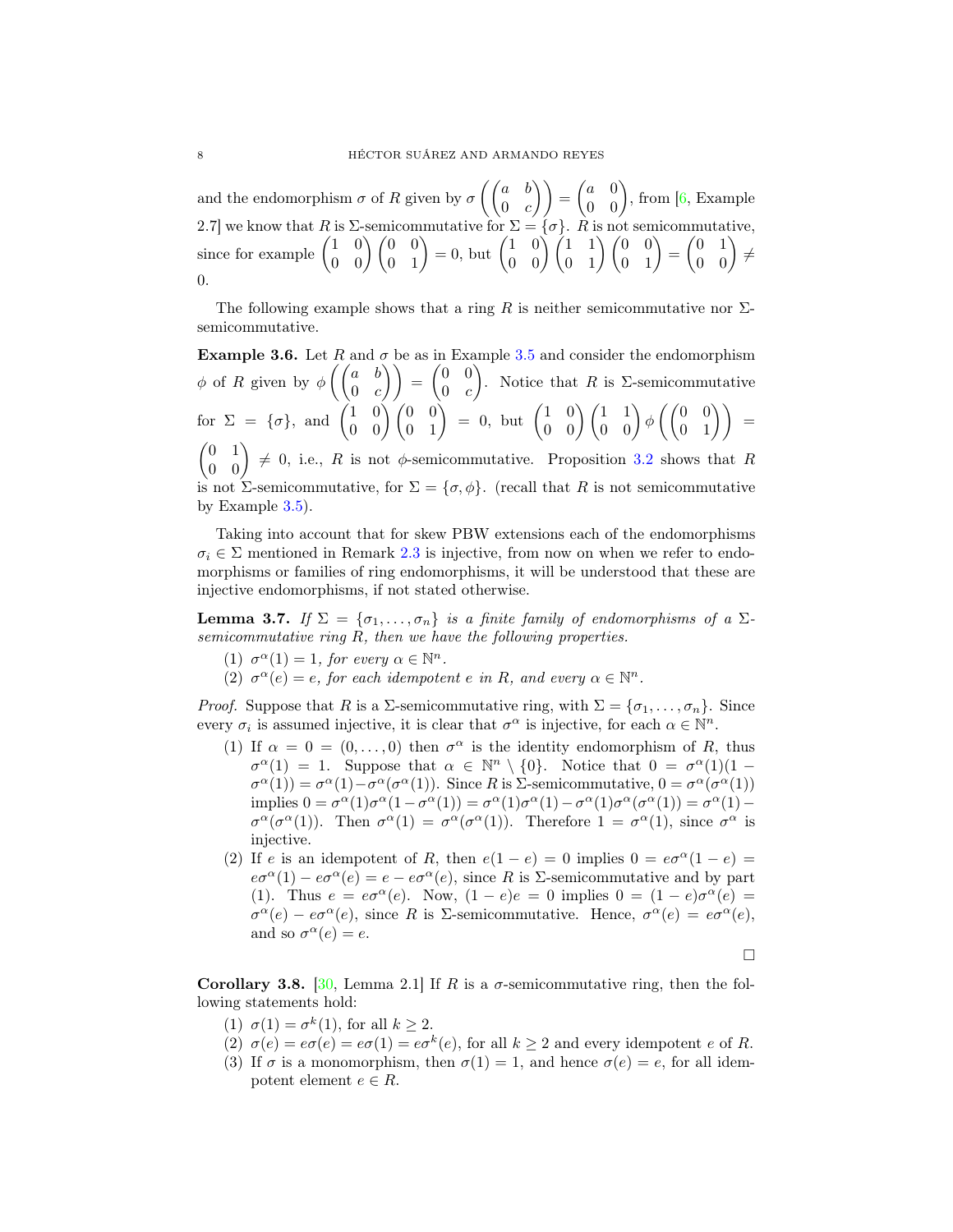(4) If  $\sigma$  is an epimorphism, then  $\sigma(e) = e$ , for every idempotent e of R.

<span id="page-8-1"></span>**Proposition 3.9.**  $\Sigma$ -semicommutative rings are Abelian.

*Proof.* Let R be a  $\Sigma$ -semicommutative ring and let e be an idempotent in R. By the Σ-semicommutative property of R,  $e(1 - e) = 0 = (1 - e)e$  implies  $eRσ^α(1 - e) =$  $0 = (1 - e)R\sigma^{\alpha}(e)$ , for every  $\alpha \in \mathbb{N} \setminus \{0\}$ . From Lemma [3.7](#page-7-0) (2) we know that  $eR(1-e) = 0 = (1-e)Re$ , i. e.,  $er(1-e) = er - ere = 0 = (1-e)re = re - ere$ , for all  $r \in R$ . In this way,  $er = re$  for all  $r \in R$ , and therefore R is Abelian.  $\square$ 

Corollary 3.10. [\[6,](#page-17-2) Proposition 2.6] Let R be a  $\sigma$ -semicommutative ring. If  $\sigma(1)$  = 1, then  $R$  is Abelian.

The ring R in Example [3.5](#page-6-0) is  $\sigma$ -semicommutative, but  $\sigma(1) \neq 1$  and R is not Abelian [\[6,](#page-17-2) Example 2.7].

The following theorem generalizes [\[6,](#page-17-2) Theorem 2.4].

<span id="page-8-0"></span>**Theorem 3.11.** *A ring*  $R$  *is*  $\Sigma$ -semicommutative and reduced if and only if  $R$  *is* Σ*-rigid.*

*Proof.* Suppose that R is a  $\Sigma$ -rigid ring, for  $\Sigma = {\sigma_1, ..., \sigma_n}$  a finite family of monomorphisms of R. If  $r^2 = 0$  for  $r \in R$  then  $0 = \sigma^{\alpha}(r^2) = r\sigma^{\alpha}(r^2)\sigma^{\alpha}(\sigma^{\alpha}(r)) =$  $r\sigma^{\alpha}(r)\sigma^{\alpha}(r)\sigma^{\alpha}(\sigma^{\alpha}(r))=r\sigma^{\alpha}(r)\sigma^{\alpha}(r\sigma^{\alpha}(r))$ , for every  $\alpha \in \mathbb{N}^n$ . Then  $r\sigma^{\alpha}(r)=0$ , since R is  $\Sigma$ -rigid, whence  $r = 0$ , that is, R is reduced. Now, assume that  $ab = 0$ , for  $a, b \in R$ . Then  $0 = baba = (ba)^2$  implies  $ba = 0$ , since R is reduced, whence  $0 = ar\sigma^{\alpha}(ba)\sigma^{\alpha}(r)\sigma^{\alpha}(\sigma^{\alpha}(b)) = ar\sigma^{\alpha}(b)\sigma^{\alpha}(a)\sigma^{\alpha}(r)\sigma^{\alpha}(\sigma^{\alpha}(b)) =$  $ar\sigma^{\alpha}(b)\sigma^{\alpha}(ar\sigma^{\alpha}(b))$ . Thus,  $ar\sigma^{\alpha}(b) = 0$ , for all  $r \in R$ , since R is  $\Sigma$ -rigid. Then  $aR\sigma^{\alpha}(b) = 0$ , which implies that R is  $\Sigma$ -semicommutative.

For the converse, suppose that R is reduced and  $\Sigma$ -semicommutative. If  $r\sigma^{\alpha}(r)$  = 0 for all  $r \in R$ , then  $\sigma^{\alpha}(r)r = 0$ , since R is reduced. So, by the  $\Sigma$ -semicommutative property of R,  $\sigma^{\alpha}(r)R\sigma^{\alpha}(r) = 0$ , whence  $0 = \sigma^{\alpha}(r)\sigma^{\alpha}(r) = \sigma^{\alpha}(r^2)$ , which implies that  $r^2 = 0$ , since  $\sigma^{\alpha}$  is a monomorphism. By assumption R is reduced, so  $r = 0$ , and hence R is  $\Sigma$ -rigid.

The following example shows that the reducibility condition and the injectivity condition in Theorem [3.11](#page-8-0) cannot be omitted.

**Example 3.12.** Let R the  $\Sigma$ -semicommutative ring as in Example [3.3.](#page-5-1) Notice that R is not reduded, since for example  $\begin{pmatrix} 0 & 1 \\ 0 & 0 \end{pmatrix}^2 = \begin{pmatrix} 0 & 0 \\ 0 & 0 \end{pmatrix}$ . Also, R is not  $\Sigma$ -rigid:  $\begin{pmatrix} 0 & 1 \\ 0 & 0 \end{pmatrix} \sigma_2 \sigma_3 \left( \begin{pmatrix} 0 & 1 \\ 0 & 0 \end{pmatrix} \right) = \begin{pmatrix} 0 & 0 \\ 0 & 0 \end{pmatrix}.$ 

Corollary 3.13. [\[6,](#page-17-2) Theorem 2.4] A ring R is  $\sigma$ -rigid if and only if R is a  $\sigma$ semicommutative reduced ring and  $\sigma$  is a monomorphism.

Mohammadi et al. in [\[41\]](#page-18-26) defined a new class of rings called nil-reversible rings. A ring R is called *nil-reversible* if for every  $a \in R$ ,  $b \in N(R)$ ,  $ab = 0$  if and only if  $ba = 0$ . Nil-reversible rings are a generalization of reversible rings. On the other hand, the authors  $[56]$  defined and studied rings with  $\Sigma$ -skew reflexive nilpotent property (Σ-skew RNP rings). Let  $\Sigma = \{\sigma_1, \ldots, \sigma_n\}$  be a finite family of endomorphisms of a ring R. Σ is called a *right* (resp., *left*) *skew RNP family* if for  $a, b \in N(R)$ ,  $aRb = 0$  implies that  $bR\sigma^{\alpha}(a) = 0$  (resp.  $\sigma^{\alpha}(b)Ra = 0$ ), for every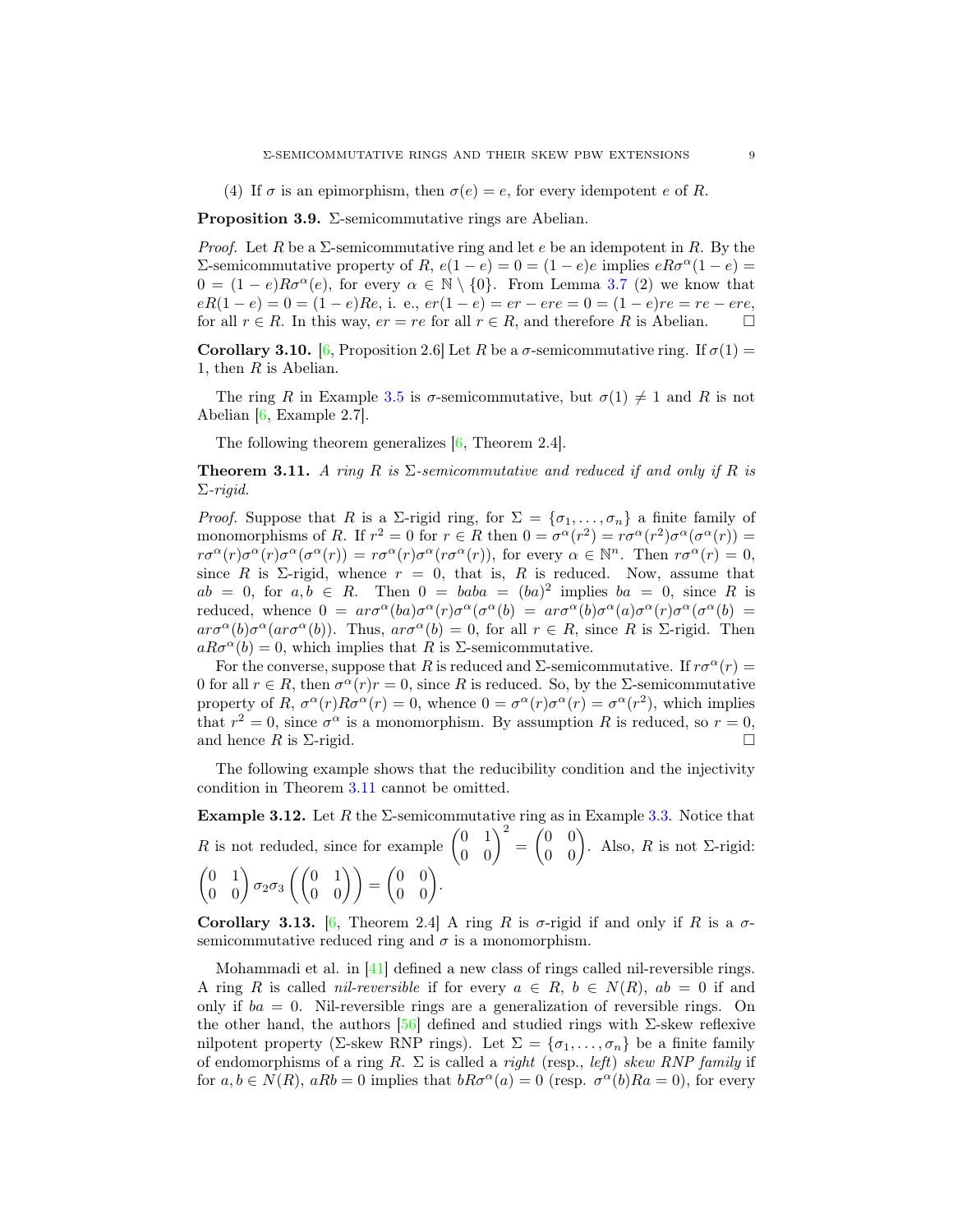$\alpha \in \mathbb{N}^n$ . R is said to be right (resp., left)  $\Sigma$ -skew RNP if there exists a right (resp., left) skew RNP family of endomorphisms  $\Sigma$  of R. If R is both right and left  $\Sigma$ -skew RNP, then we say that R is  $\Sigma$ -skew RNP [\[56,](#page-19-12) Definition 4.1]. For nil-reversible rings the Σ-semicommutative and Σ-skew RNP properties are equivalent.

<span id="page-9-0"></span>**Theorem 3.14.** *If*  $R$  *is a nil-reversible ring, then*  $R$  *is*  $\Sigma$ -semicommutative *if and only if*  $R$  *is right*  $\Sigma$ *-skew RNP.* 

*Proof.* Suppose that R is  $\Sigma$ -semicommutative and let  $a, b \in N(R)$  such that  $aRb =$ 0. Then  $ab = 0$ , and by the nil-reversibility of R,  $ba = 0$ , whence  $bR\sigma^{\alpha}(a) = 0$ , since R is  $\Sigma$ -semicommutative. This shows that R is right  $\Sigma$ -skew RNP.

For the converse, if  $ab = 0$  with  $a, b \in R$ , then  $Rab = 0$  and thus  $bRa = 0$  by the nil-reversibility of R. Thus  $aR\sigma^{\alpha}(a) = 0$ , since R is right Σ-skew RNP, and so R is  $\Sigma$ -semicommutative.  $\square$ 

## 4. Skew PBW extensions over Σ-semicommutative rings

Let  $A = \sigma(R)(x_1, \ldots, x_n)$  be a skew PBW extension over a ring R. We start this section with the following property that extends [\[6,](#page-17-2) Theorem 3.3 (2)].

<span id="page-9-1"></span>**Proposition 4.1.** If A is a semicommutative skew PBW extension over a ring  $R$ , then R is  $\Sigma$ -semicommutative.

*Proof.* Let  $a, b \in R$  such that  $ab = 0$ . By the semicommutativity of A we have  $aRx_i b = 0$ , for  $1 \leq i \leq n$ . Proposition [2.2](#page-2-0) implies that  $a r \sigma_i(b)x_i + \delta_i(b) = 0$ , for all  $r \in R$ , whence  $aR\sigma_i(b) = 0$ . This shows that R is  $\sigma_i$ -semicommutative, for  $1 \leq i \leq n$ , and by Proposition [3.2,](#page-5-0) R is  $\Sigma$ -semicommutative.

The following example presents a skew PBW extension over a semiconmutative ring that is not semicommutative.

<span id="page-9-2"></span>**Example 4.2.** Let  $R = \mathbb{K}[s,t]/\langle st \rangle$  and  $\Sigma = {\sigma_1, \sigma_2}$  as in Example [3.4.](#page-6-1) Let  $\theta_2$ :  $R[x_1;\sigma_1] \rightarrow R[x_1;\sigma_1]$  the identity map. Notice that  $\sigma_1$  and  $\sigma_2 = \theta|_{R}$  are automorphisms of R, whence  $A = R[x_1; \sigma_1][x_2; \theta_2]$  is an iterated skew polynomial ring of injective type  $[16, \text{ Example } 1.1.5 \text{ (iii)}]$ , and therefore A is a skew PBW extension over  $R = \mathbb{K}[s, t]/\langle st \rangle$ , i.e.,  $A = \sigma(R)\langle x_1, x_2 \rangle$ . According to Proposition [4.1,](#page-9-1) A is not semicommutative since R is not  $\Sigma$ -semicommutative. For example  $\overline{s}\overline{t} = 0$  but  $\overline{s}x_1\overline{t} = \overline{s}\sigma_1(\overline{t})x_1 = \overline{s}^2x_1 \neq 0.$ 

According to Rege and Chhawchharia [\[44\]](#page-19-13), a ring R is called *Armendariz* if for elements  $f(x) = \sum_{i=0}^{m} a_i x^i$ ,  $g(x) = \sum_{j=0}^{l} b_j x^j \in R[x]$ ,  $f(x)g(x) = 0$  implies  $a_i b_j = 0$ , for all i, j. Hirano [\[25\]](#page-18-27) generalized this notion to quasi-Armendariz rings. A ring R is called *quasi-Armendariz* if for  $f(x) = \sum_{i=0}^{m} a_i x^i$ ,  $g(x) = \sum_{j=0}^{l} b_j x^j$ in R[x],  $f(x)R[x]g(x) = 0$  implies  $a_i R b_j = 0$ , for all i, j. It is well known that reduced rings are Armendariz and Armendariz rings are quasi-Armendariz, but the converse are not true in general [\[12,](#page-18-28) Proposition 2.1]. Zhao et al. [\[59\]](#page-19-14) proved that for a quasi-Armendariz ring R, R is reflexive if and only if  $R[x]$  is reflexive if and only if  $R[x; x^{-1}]$  is reflexive. Hashemi et al. [\[23\]](#page-18-24) investigated also a generalization of  $\sigma$ -rigid rings by introducing the condition  $(SQA1)$  which is a version of quasi-Armendariz rings for Ore extensions. Let  $R[x; \sigma, \delta]$  be a Ore extension of a ring R. We say that R satisfies the (SQA1) condition, if whenever  $f(x)R[x; \sigma, \delta]g(x) = 0$ for  $f(x) = \sum_{i=0}^{m} a_i x^i$  and  $g(x) = \sum_{j=0}^{m} b_j x^j \in R[x; \sigma, \delta]$ , then  $a_i R b_j = 0$ , for all i, j. Notice that if R is  $\sigma$ -rigid, then R satisfies also (SQA1).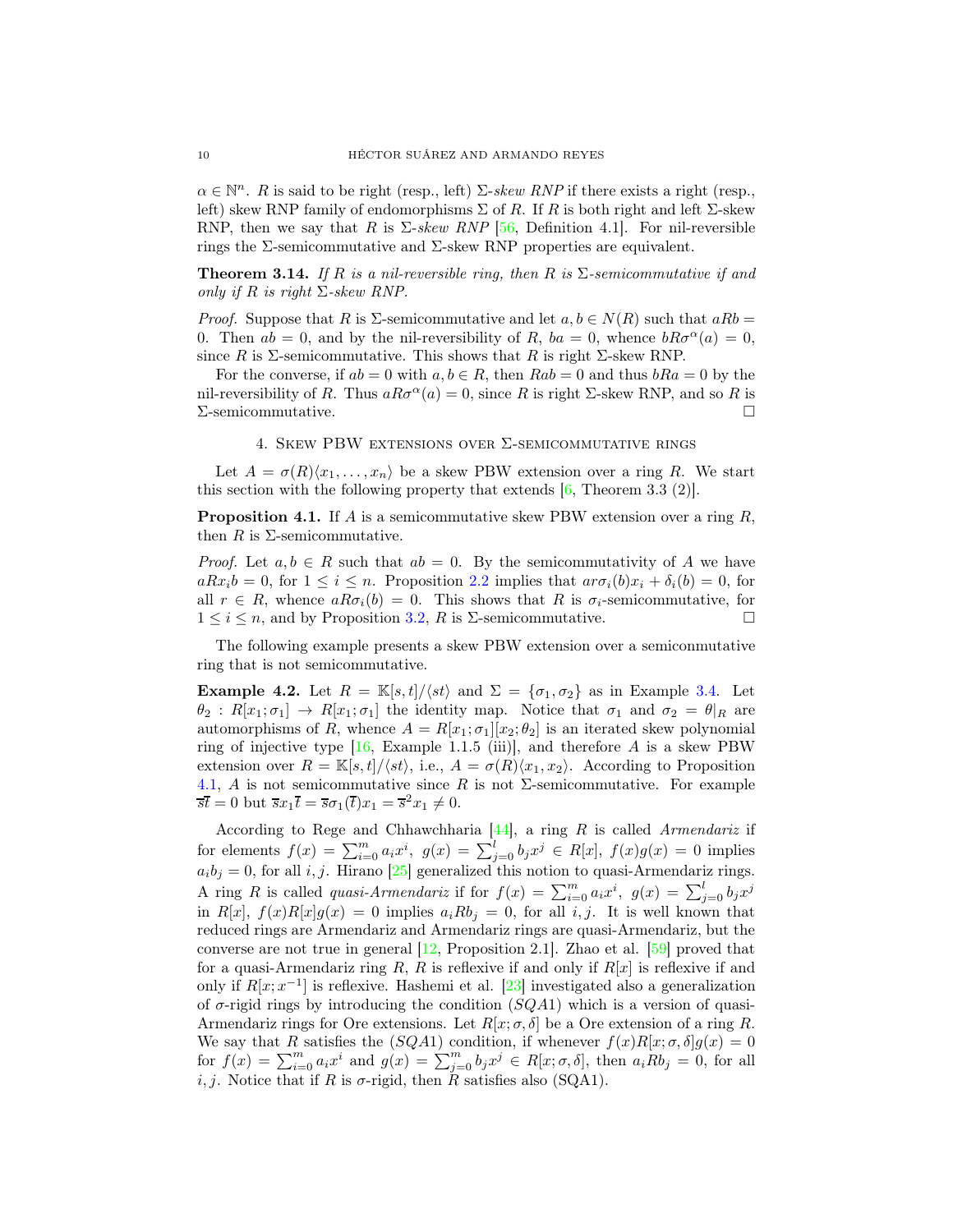In [\[47\]](#page-19-10), the notions  $(SA1)$  and  $(SQA1)$  are defined for skew PBW extensions with the aim of generalizing the results about Baer, quasi-Baer,  $p.p.$  and  $p.q.$ Baer rings for  $\Sigma$ -rigid rings, to the  $(\Sigma, \Delta)$ -compatible rings. Let A be a skew PBW extension of R. Following  $[47,$  Definition 4.1], we say that R satisfies the condition (*SA1*) if whenever  $fg = 0$  for  $f = a_0 + a_1X_1 + \cdots + a_mX_m$  and  $g =$  $b_0 + b_1Y_1 + \cdots + b_tY_t$  elements of A, then  $a_ib_j = 0$ , for every i, j. Now, from [\[47,](#page-19-10) Definition 4.11], we say that R satisfies the (*SQA1*) condition if whenever  $fAg = 0$  for  $f = a_0 + a_1X_1 + \cdots + a_mX_m$  and  $g = b_0 + b_1Y_1 + \cdots + b_tY_t$  elements of A, then  $a_i R b_j = 0$ , for every i, j. By [\[16,](#page-18-15) Definition 6.1.2], we say that R is a  $(\Sigma, \Delta)$ -Armendariz ring if for polynomials  $f = a_0 + a_1X_1 + \cdots + a_mX_m$  and  $g = b_0 + b_1 Y_1 + \cdots + b_t Y_t$  in A, the equality  $fg = 0$  implies  $a_i X_i b_j Y_j = 0$ , for every i, j. We say that R is an  $(\Sigma, \Delta)$ *-weak Armendariz* ring, if for linear polynomials  $f = a_0 + a_1x_1 + \cdots + a_nx_n$  and  $g = b_0 + b_1x_1 + \cdots + b_nx_n$  in A, the equality  $fg = 0$  implies  $a_i x_i b_j x_j = 0$ , for every i, j. R is called a  $\Sigma$ -skew Armendariz ring, if for elements  $f = \sum_{i=0}^{m} a_i X_i$  and  $g = \sum_{j=0}^{t} b_j Y_j$  in A, the equality  $fg = 0$  implies  $a_i \sigma^{\alpha_i}(b_j) = 0$ , for all  $0 \leq i \leq m$  and  $0 \leq j \leq t$ , where  $\alpha_i = \exp(X_i)$ . R is called a weak  $\Sigma$ -skew Armendariz ring, if for elements  $f = \sum_{i=0}^{n} a_i x_i$  and  $g = \sum_{j=0}^{n} b_j x_j$ in A  $(x_0 := 1)$ , the equality  $fg = 0$  implies  $a_i \sigma_i(b_j) = 0$ , for all  $0 \le i, j \le n$  $(\sigma_0 := \text{id}_R)$  [\[16,](#page-18-15) Definition 6.1.3]. In [\[46\]](#page-19-3) the authors defined skew-Armendariz rings and studied some properties of skew PBW extensions over skew-Armendariz rings. We say that R is a *skew-Armendariz* ring, if for polynomials  $f = \sum_{i=0}^{m} a_i X_i$ and  $g = \sum_{j=0}^{t} b_j Y_j$  in A,  $fg = 0$  implies  $a_0 b_k = 0$ , for each  $0 \le k \le t$  [\[46,](#page-19-3) Definition 4.1].

From the definitions above we can establish the following relations  $[46, p. 3204]$ :

 $\Sigma$ −rigid  $\subsetneq$  (Σ, Δ)−Armendariz  $\subsetneq$  Σ−skew Armendariz  $\subsetneq$  skew − Armendariz,

 $\Sigma$ −rigid  $\subsetneq$  (Σ, Δ)–weak Armendariz  $\subsetneq$  weak  $\Sigma$ –skew Armendariz.

The following theorem relates  $\Sigma$ -semicommutative rings to another special class of rings such as reduced,  $\Sigma$ -rigid,  $(\Sigma, \Delta)$ -Armendariz,  $(\Sigma, \Delta)$ -compatible and skew-Armendariz which have been studied in [\[16,](#page-18-15) [22,](#page-18-17) [46,](#page-19-3) [47,](#page-19-10) [48,](#page-19-15) [49,](#page-19-11) [50,](#page-19-4) [51\]](#page-19-5).

<span id="page-10-0"></span>**Theorem 4.3.** *If*  $A = \sigma(R)(x_1, \ldots, x_n)$  *is a skew PBW extension over* R, then the *following statements are equivalent:*

- (1) R *is* Σ*-semicommutative and reduced.*
- (2) R *is* Σ*-rigid.*
- (3) R *is*  $(\Sigma, \Delta)$ -Armendariz and reduced.
- (4) A *is reduced.*
- (5) R *is reduced and*  $(\Sigma, \Delta)$ *-compatible.*
- (6) R *is reduced and skew-Armendariz.*

*Proof.* (1)  $\Leftrightarrow$  (2) It follows from Theorem [3.11.](#page-8-0)

- $(2) \Leftrightarrow (3) \Leftrightarrow (4)$  The assertion is a direct consequence of [\[16,](#page-18-15) Corollary 6.1.10].
- $(4) \Leftrightarrow (5)$  It follows from [\[47,](#page-19-10) Theorem 3.9].
- $(6) \Leftrightarrow (2)$  It is a corollary from [\[46,](#page-19-3) Theorem 4.4].

<span id="page-10-1"></span>Lemma 4.4. *If* A *is a skew PBW extension over a* Σ*-semicommutative ring* R *and* e *is an idempotent of* R*, then the following assertions hold:*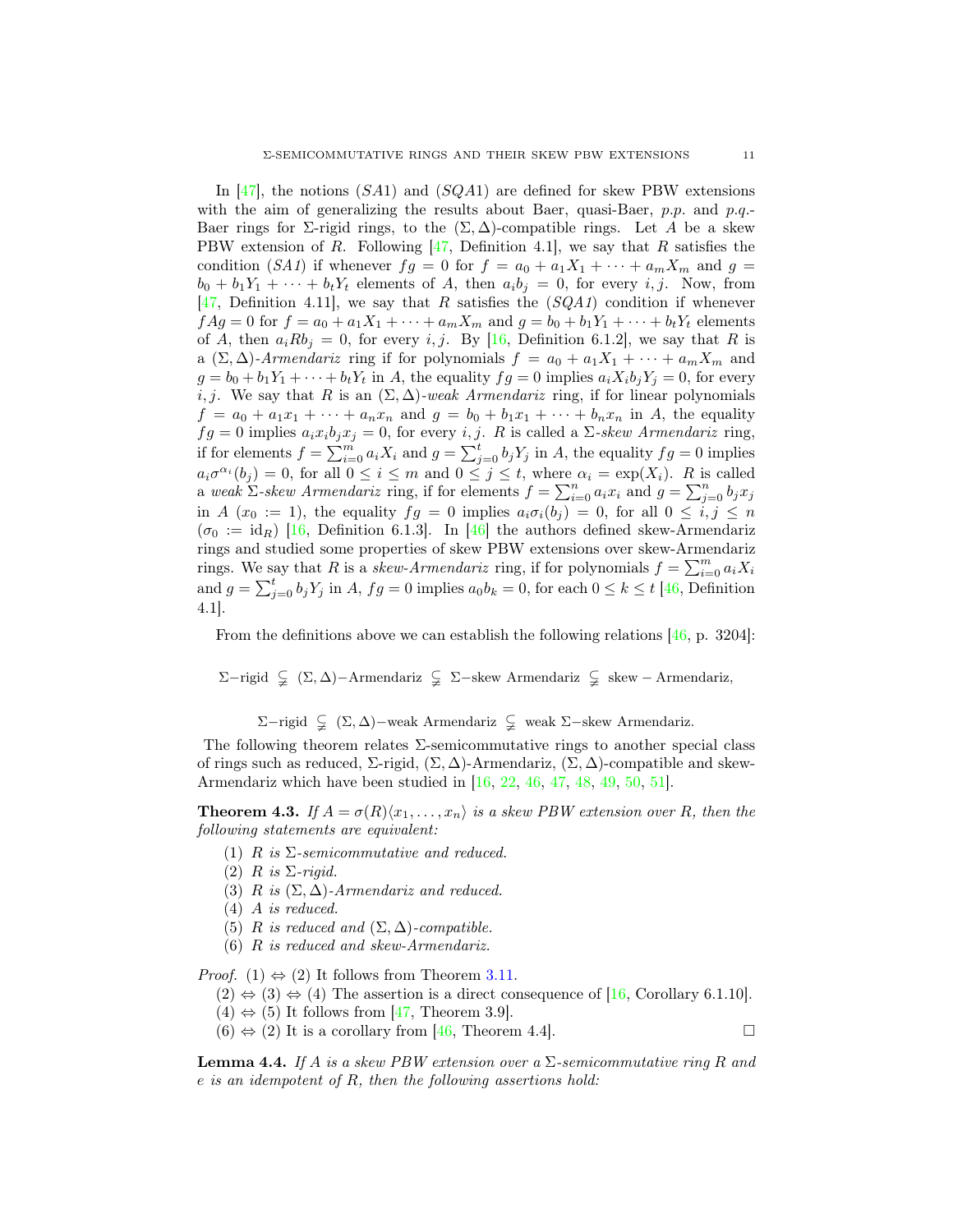- (1)  $\delta^{\beta}(e) = 0$ , for every  $\beta \in \mathbb{N} \setminus \{0\}.$
- (2)  $x^{\alpha}e = ex^{\alpha}$ , for all  $x^{\alpha} \in \text{Mon}(A)$ .
- (3)  $fe = ef$ , for all  $f \in A$ , *i.e.*,  $Ae = eA$  and thus eA *is an ideal of* A.
- *Proof.* (1) Let  $A = \sigma(R)\langle x_1, \ldots, x_n \rangle$  be a skew PBW extension and  $(\Sigma, \Delta)$ the system of endomorphisms and  $\Sigma$ -derivations of R with respect to A, as in Remark [2.3.](#page-3-0) Suppose that R is  $\Sigma$ -semicommutative and let e be an idempotent of R. If  $\delta_i \in \Delta$ , then  $\delta_i(e) = \delta_i(e) = \sigma_i(e)\delta_i(e) + \delta_i(e)e$ , since  $\delta_i$  is a  $\sigma_i$ -derivation. By Lemma [3.7](#page-7-0) we have that  $\sigma_i(e) = e$  and from Proposition [3.9](#page-8-1) we have that  $\delta_i(e)e = e\delta_i(e)$ . Then  $\delta_i(e) = 2e\delta_i(e)$  and thus  $\delta_i(e) = 0$ . Since  $\delta_i$  is arbitrary, then  $\delta^{\beta}(e) = \delta_1^{\beta_1} \dots \delta_n^{\beta_n}(e) = 0$ , for every  $(\beta_1, \ldots, \beta_n) = \beta \in \mathbb{N} \setminus \{0\}.$ 
	- (2) Let  $x^{\alpha} = x_1^{\alpha_1} x_2^{\alpha_2} \cdots x_{n-1}^{\alpha_{n-1}} x_n^{\alpha_n} \in \text{Mon}(A)$ . Since  $\sigma^{\alpha}(e) = e$  for each  $\alpha \in \mathbb{N}^n \setminus \{0\}$  (for Lemma [3.7](#page-7-0) (2)) and  $\delta_i(e) = 0$ , for  $1 \leq i \leq n$  (due to (1)), then  $\delta_i(\sigma^{\gamma}(e)) = \delta_i(e) = 0$ , for each  $\gamma \in \mathbb{N}^n \setminus \{0\}$  and  $1 \leq i \leq$ *n*. Thus, by Remark [2.6](#page-3-1) we have that  $x^{\alpha}(e) = x_1^{\alpha_1} x_2^{\alpha_2} \cdots x_{n-1}^{\alpha_{n-1}} x_n^{\alpha_n} e =$  $(\sigma_n^{\alpha_n}(e)))x_1^{\alpha_1}\cdots x_n^{\alpha_n} = \sigma^{\alpha}(e)x^{\alpha} = ex^{\alpha}.$
	- (3) Let  $f = \sum_{k=0}^{m} a_k X_k \in A$ , with  $X_k \in \text{Mon}(A)$  and  $a_k \in R$ , for  $1 \leq k \leq m$ . Then  $fe = \sum_{k=0}^{n} (a_k X_k e)$ . By (2) above we have  $X_k e = e X_k$ , for  $1 \leq k \leq$ m. Thus,  $a_k X_k e = a_k e X_k$ , for  $1 \le k \le m$ , and by Proposition [3.9](#page-8-1) we know that R is Abelian, so  $a_k e X_k = e a_k X_k$  for  $1 \leq k \leq m$ . Therefore  $fe = ef$ .  $\Box$

<span id="page-11-0"></span>**Proposition 4.5.** If R is a  $\Sigma$ -semicommutative Baer ring R for  $\Sigma = {\sigma_1, \ldots, \sigma_n}$ a family of endomorphisms of R, and  $\Delta = \{\delta_i, \ldots, \delta_n\}$  is a family of  $\sigma_i$ -derivations for each  $\delta_i$ , then for all  $\alpha, \beta \in \mathbb{N}^n$  and every non-empty subset S of R, the following assertions hold:

- (1)  $l_R(S) = l_R(\sigma^{\alpha}(S)).$
- (2)  $l_R(S) \subseteq l_R(\delta^{\beta}(S)).$
- (3)  $\sigma_i(l_R(S)) \subseteq l_R(S)$ .
- (4)  $\delta_i(l_R(S)) \subseteq l_R(S)$ .

*Proof.* By assumption R is Baer, so there exist an idempotent element  $e$  in R such that  $l_R(S) = Re$ .

- (1) By the Baer property of R, for the nonempty subset  $\sigma_1^{\alpha_1} \cdots \sigma_n^{\alpha_n}(S) =$  $\sigma^{\alpha}(S)$ , there exist an idempotent element e' in R such that  $l_R(\sigma^{\alpha}(S))$  = Re'. Since  $eS = 0$  and R is  $\Sigma$ -semicommutative, then  $eR\sigma^{\alpha}(S) = 0$  for  $\alpha \in \mathbb{N}^n \setminus \{0\}$ , and so  $e\sigma^{\alpha}(S) = 0$ . Thus  $e \in l_R(\sigma^{\alpha}(S)) = Re'$  and  $e = ee' = e'e$ . By Lemma [3.7](#page-7-0) (2) we have that  $\sigma_1^{\alpha_1} \cdots \sigma_n^{\alpha_n}(e') = \sigma^{\alpha}(e') = e'$ , thus  $0 = e' \sigma^{\alpha}(S) = \sigma^{\alpha}(e') \sigma^{\alpha}(S) = \sigma^{\alpha}(e'S)$  implies that  $e'S = 0$ , since  $\sigma^{\alpha}$ is a monomorphism of R. Then  $e' \in l_R(S)$  and  $e' = e'e = ee'$ . Therefore  $e = e'$  and so  $l_R(S) = Re = Re' = l_R(\sigma^{\alpha}(S)).$
- (2) Let  $a \in l_R(S) = Re$ , then  $a = re$  for some  $r \in R$ . By Proposition [3.9](#page-8-1) we have that R is Abelian, so  $a = er = re$ . Since  $e \in l_R(S)$  then  $es = 0$ , for all  $s \in S$ . Thus  $0 = \delta_2(e_s) = \sigma_2(e)\delta_2(s) + \delta_2(e)s = e\delta_2(s)$ , since  $\sigma_2(e) = e$  (by Lemma [3.7](#page-7-0) (2)) and  $\delta_2(e) = 0$  (by Lemma [4.4](#page-10-1) (1)). Thus  $0 = \delta_1(e\delta_2(s)) = \sigma_1(e)\delta_1(\delta_2(s)) + \delta_1(e)\delta_2(s)$ . Again, Lemma [3.7](#page-7-0) (2) and Lemma [4.4](#page-10-1) (1) imply that  $e\delta_1\delta_2(s) = 0$ , for all  $s \in S$ . Continuing with this procedure, even repeating subindexes, we have that  $e\delta_1^{\beta_1}\cdots\delta_n^{\beta_n}(S)$  =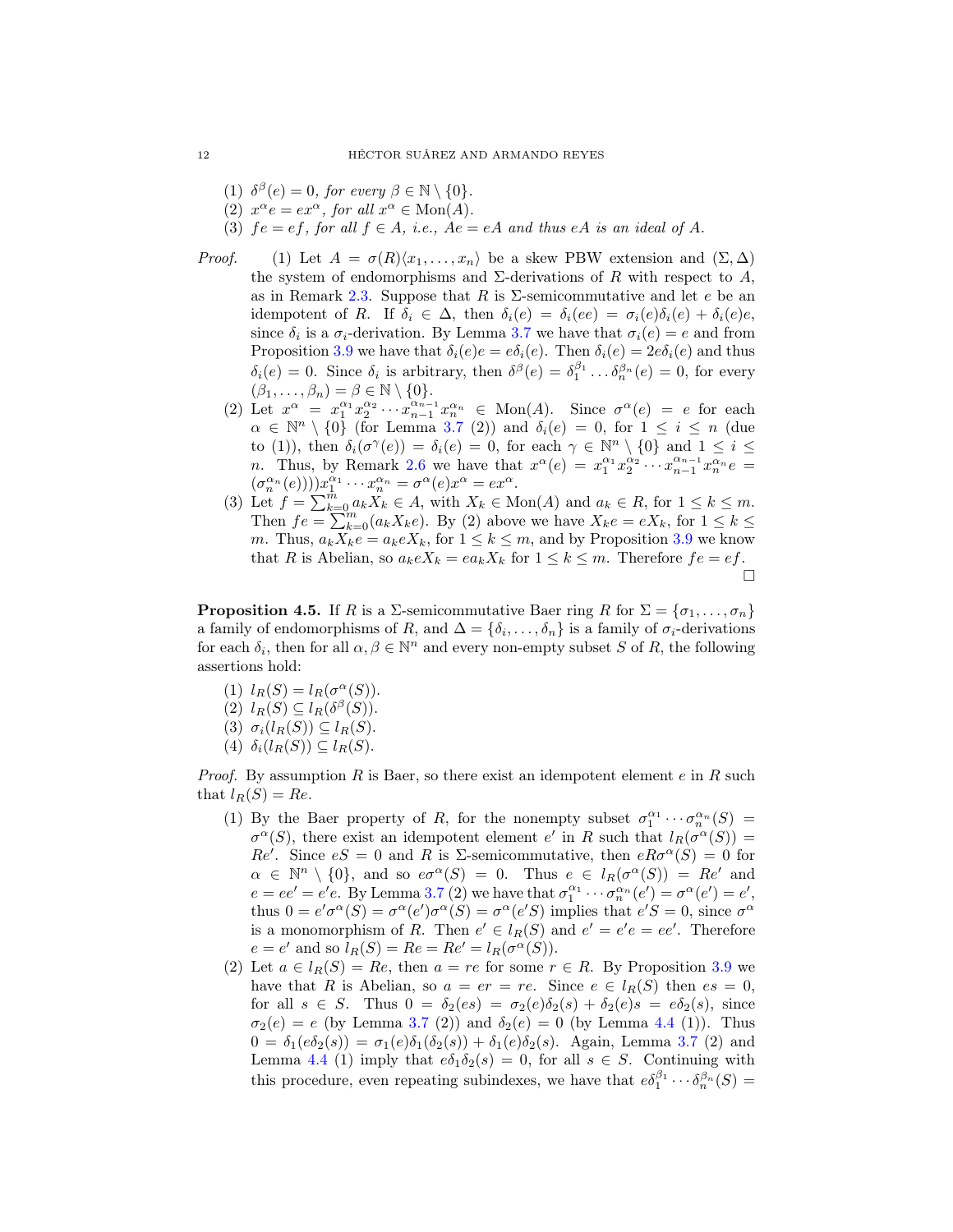$e\delta^{\beta}(S) = 0$  for all  $\beta \in \mathbb{N}^n \setminus \{0\}$ . Then  $0 = re\delta^{\beta}(S) = a\delta^{\beta}(S)$ , and therefore  $a \in l_R(\delta^{\beta}(S) \text{ for all } \beta \in \mathbb{N}^n \setminus \{0\}.$ 

- (3) The fact  $r \in l_R(S)$  (thus  $\sigma_i(r) \in \sigma_i(l_R(S))$  implies that  $rs = 0$ , for all  $s \in S$ , and so  $\sigma_i(rs) = \sigma_i(r)\sigma_i(s) = 0$ , whence  $\sigma_i(r) \in l_R(\sigma_i(S)) = l_R(S)$ , by  $(1)$ .
- (4) Since  $\delta_i$  is a  $\sigma_i$  derivation, we have that  $\delta_i(rs) = \sigma_i(r)\delta_i(s) + \delta_i(r)s$ . Thus,  $rs = 0$  implies  $\sigma_i(r)\delta_i(s) = -\delta_i(r)s$ . Therefore,  $r \in l_R(S)$  implies that  $rs =$ 0 for all  $s \in S$ , and so  $\sigma_i(r)\delta_i(s) = -\delta_i(r)s$ . Now, from (2),  $rs = 0$  implies  $r\delta_i(s) = 0$ , and thus  $r \in l_R(\delta_i(S))$ , and from  $(3), \sigma_i(r) \in l_R(\delta_i(S))$ . In this way,  $\sigma_i(r)\delta_i(s) = 0$ , for all  $s \in S$ , and so  $\delta_i(r)s = 0$ , i. e.,  $\delta_i(r) \in l_R(S)$ .  $\Box$

<span id="page-12-2"></span>**Proposition 4.6.** If A is a skew PBW extension over a  $\Sigma$ -semicommutative Baer ring  $R$ , then  $R$  is reduced.

*Proof.* By Proposition [3.9](#page-8-1) we know that R is Abelian, and so reduced (recall that Abelian Baer rings are reduced [\[9\]](#page-17-7)).

<span id="page-12-1"></span>Corollary 4.7. If A is a skew PBW extension over a  $\Sigma$ -semicommutative Baer ring  $R$ , then the following statements hold:

- (1)  $R$  is  $\Sigma$ -rigid.
- (2) A is reduced, and therefore A is abelian.
- (3) R is  $\Sigma$ -skew Armendariz.
- (4) R is  $(\Sigma, \Delta)$ -compatible.
- $(5)$  R is weak symmetric if and only if A is weak symmetric.
- (6) Both R and A are reflexive.
- (7)  $R$  is  $\Sigma$ -skew RNP.
- *Proof.* (1) From Proposition [4.6](#page-12-2) we have that R is reduced. Thus, by Theorem [4.3](#page-10-0) we have that R is  $\Sigma$ -rigid.
	- (2) A is reduced by (1) and Theorem [4.3.](#page-10-0) Now, reduced rings are easily shown to be abelian.
	- $(3)$  It follows from  $(2)$  and  $[16, Corollary 6.1.10]$ .
	- (4) Since R is  $\Sigma$ -rigid, the assertion is a consequence of [\[47,](#page-19-10) Theorem 3.9].
	- $(5)$  It follows from  $(1)$  and  $[51, Corollary 1]$ .
	- (6) The assertion is a consequence of  $(1)$  and  $[56,$  Proposition 4.12].
	- (7) Again, the assertion follows from item (1) above and  $[56,$  Proposition 4.12.  $\Box$

<span id="page-12-0"></span>**Theorem 4.8.** If  $A = \sigma(R)\langle x_1, \ldots, x_n \rangle$  is a skew PBW extension over a  $\Sigma$ *semicommutative and* ∆*-compatible ring* R*, then the following statements are equivalent:*

- (1) R *is Baer.*
- (2) R *is quasi-Baer.*
- (3) A *is quasi-Baer.*
- (4) A *is Baer.*

*Proof.* (2)  $\Rightarrow$  (1) Suppose that R is a quasi-Baer ring and let S be a nonempty subset of R, then  $r_R(SR) = eR$  for some idempotent e of R. Thus  $r_R(SR) = eR \subseteq r_R(S)$ , since  $S \subseteq SR$ . Now,  $a \in r_R(S)$  implies  $Sa = 0$  and this implies that  $SR\sigma^{\alpha}(a) = 0$ for  $\alpha \in \mathbb{N}^n \setminus \{0\}$ , since R is  $\Sigma$ -semicommutative. Then  $\sigma^{\alpha}(a) \in r_R(SR) = eR$ . By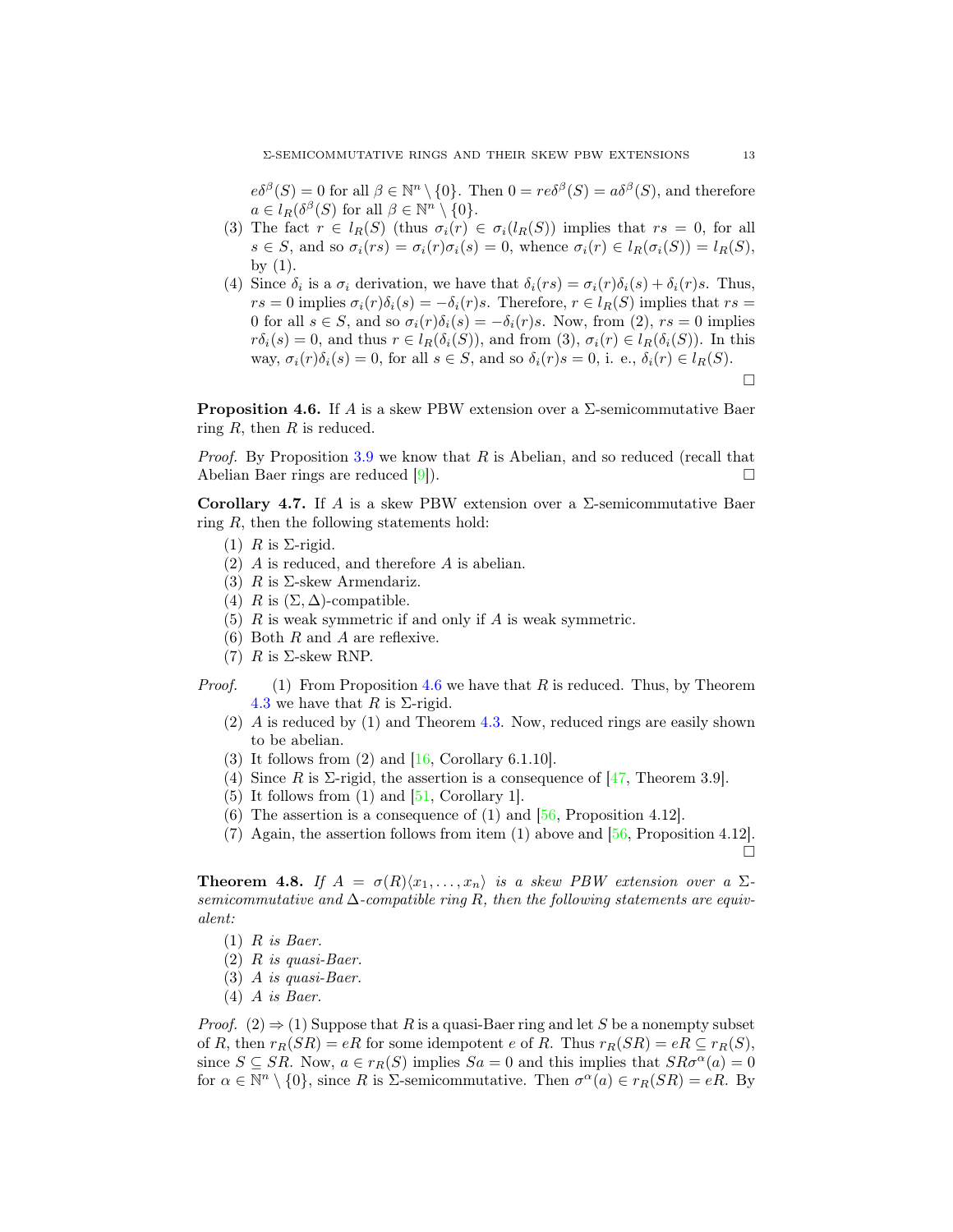Lemma [3.7](#page-7-0) (2) we have that  $\sigma^{\alpha}(e) = e$ , thus  $\sigma^{\alpha}(ea) = \sigma^{\alpha}(e)\sigma^{\alpha}(a) = e\sigma^{\alpha}(a) =$  $\sigma^{\alpha}(a)$ . Then  $ea = a$  since  $\sigma^{\alpha}$  is a monomorphism, which implies that  $a \in eR$ . Therefore  $r_R(S) \subseteq eR$ . In this way,  $eR = r_R(S)$  and thus R is Baer.

 $(1) \Rightarrow (4)$ : Suppose that R is Baer and let H be a nonempty subset of A. Let  $H_0$  be the set of all coefficients of elements of H. Notice that  $H_0$  is a nonempty subset of R, thus  $l_R(H_0) = Re$ , for some idempotent e of R.

Let  $h = \sum_{k=0}^{t} b_k X_k \in H$ , with  $X_k \in \text{Mon}(A)$  and  $b_k \in R$ , for  $1 \leq k \leq t$ . Then we have that  $eh = \sum_{k=0}^{t} (eb_k)X_k = 0$ , since  $e \in l_R(H_0)$  and  $b_k \in H_0$  for each k. Thus  $eH = 0$ , which implies that  $AeH = 0$ . Therefore  $Ae \subseteq l_A(H)$ .

For the other inclusion, let  $0 \neq g = \sum_{j=0}^{m} c_j Y_j$  be a nonzero polynomial in  $l_A(H)$  and let  $0 \neq h = \sum_{k=0}^t b_k X_k \in H$ , where  $c_j, b_k \in R$ ,  $Y_j, X_k \in \text{Mon}(A)$ . Then  $gh = 0$ . Since R is a  $\Sigma$ -semicommutative Baer ring then by Corollary [4.7](#page-12-1) (3), R is  $\Sigma$ -skew Armendariz, so  $c_j \sigma^{\alpha_j}(b_k) = 0$ , for each  $0 \le j \le m$ ,  $0 \le k \le t$ , where  $\alpha_j = \exp(Y_j)$ . Thus  $c_j \in l_R(\sigma^{\alpha_j}(H_0))$ . By Proposition [4.5](#page-11-0) (1) we have that  $l_R(\sigma^{\alpha_j}(H_0)) = l_R(H_0)$ . Then  $c_j \in l_R(H_0) = Re$ , for  $0 \le j \le m$ . Now, by Proposition [3.9](#page-8-1) we have that  $Re = eR$ , then  $l_R(H_0)$  is an ideal of R. By Proposition [4.5](#page-11-0) (3), (4), we have that  $\sigma_i(l_R(H_0) \subseteq l_R(H_0)$  and  $\delta_i(l_R(H_0) \subseteq l_R(H_0)$  for  $1 \leq i \leq n$ , respectively. That is,  $l_R(H_0)$  is a  $(\Sigma, \Delta)$  *invariant ideal* of R [\[36,](#page-18-20) Definition 2.1 (i)]. Then by [\[36,](#page-18-20) Proposition 2.6 (i)] we have that  $l_R(H_0)A = \{f = \sum_{k=0}^t a_k X_k \in A \mid$  $a_k \in l_R(H_0), 0 \leq k \leq t$  =  $l_R(H_0)(x_1, \ldots, x_n)$  is an ideal of A. As  $c_j \in l_R(H_0)$ then  $c_j Y_j \in l_R(H_0)A$  for  $0 \leq j \leq m$ , and so  $g = \sum_{j=0}^m c_j Y_j \in l_R(H_0)A$ , since  $l_R(H_0)A$  is an ideal of A. Now, by Lemma [4.4](#page-10-1) (3) we have that  $Ae = eA$ , then  $l_R(H_0)A = ReA = RAe = Ae$ . Therefore  $g \in Ae$ , that is,  $l_A(H) \subseteq Ae$ . Thus A is Baer.

 $(4) \Rightarrow (3)$  It is immediate.

 $(3) \Rightarrow (2)$  Suppose that A is quasi-Baer and let I be a right ideal of R. Then  $IA = \{f = \sum_{k=0}^{t} a_k X_k \in A \mid a_k \in I, 0 \le k \le t\} = I \langle x_1, \ldots, x_n \rangle$  is a right ideal of A. Since A is quasi-Baer,  $r_A(IA) = eA$ , for some idempotent element e of A. Of course,  $e \in R$ , and thus by Lemma [4.4](#page-10-1) (3),  $r_A(IA) = eA = Ae$  is an ideal of A.

Notice that  $r_R(I) = r_A(IA) \cap R$ . Indeed, in general  $r_A(IA) \cap R \subseteq r_R(I)$ . For the other inclusion, let  $r \in r_R(I)$  and  $h = \sum_{j=0}^m b_j X_j \in IA$ . Thus,  $b_j \in I$  and therefore  $b_j r = 0$ , for  $0 \leq j \leq m$ . Then

$$
b_j r = 0 \Rightarrow \begin{cases} b_j R \sigma^{\alpha}(r) = 0, & \alpha \in \mathbb{N}^n \setminus \{0\}, \\ b_j \delta^{\beta}(r) = 0, & \beta \in \mathbb{N}^n \setminus \{0\}, \end{cases} \text{ since } R \text{ is } \Sigma \text{ - semicommutative;}
$$

Thus  $b_j r = 0$  implies  $b_j w(r) = 0$ , for all j, where w is any composition of powers of  $\sigma_i$  and  $\delta_i$ ,  $1 \leq i \leq n$ . Then  $b_j X_j r = 0$ , since  $b_j X_j r = \sum_{s=1}^l b_j w_s(r) X_{j_s}$  for some  $l \geq 1$ ,  $w_s$  any composition of powers of  $\sigma_i$  and  $\delta_i$ , and  $X_{j_s} \in \text{Mon}(A)$ . Thus  $\left(\sum_{j=0}^m b_j X_j\right) r = hr = 0$  and so  $r \in r_A(IA)$ . Now,  $r_R(I) = r_A(IA) \cap R = eA \cap R =$  $eR$ . Therefore R is quasi-Baer.

Since skew polynomial rings of injective type are examples of skew PBW extensions, we obtain immediately the following result.

Corollary 4.9. [\[30,](#page-18-25) Theorem 2.2] Let R be  $\sigma$ -semicommutative ring with  $\sigma$  and injective endomorphism of  $R$ . Then the following statements are equivalent:

 $(1)$  R is Baer.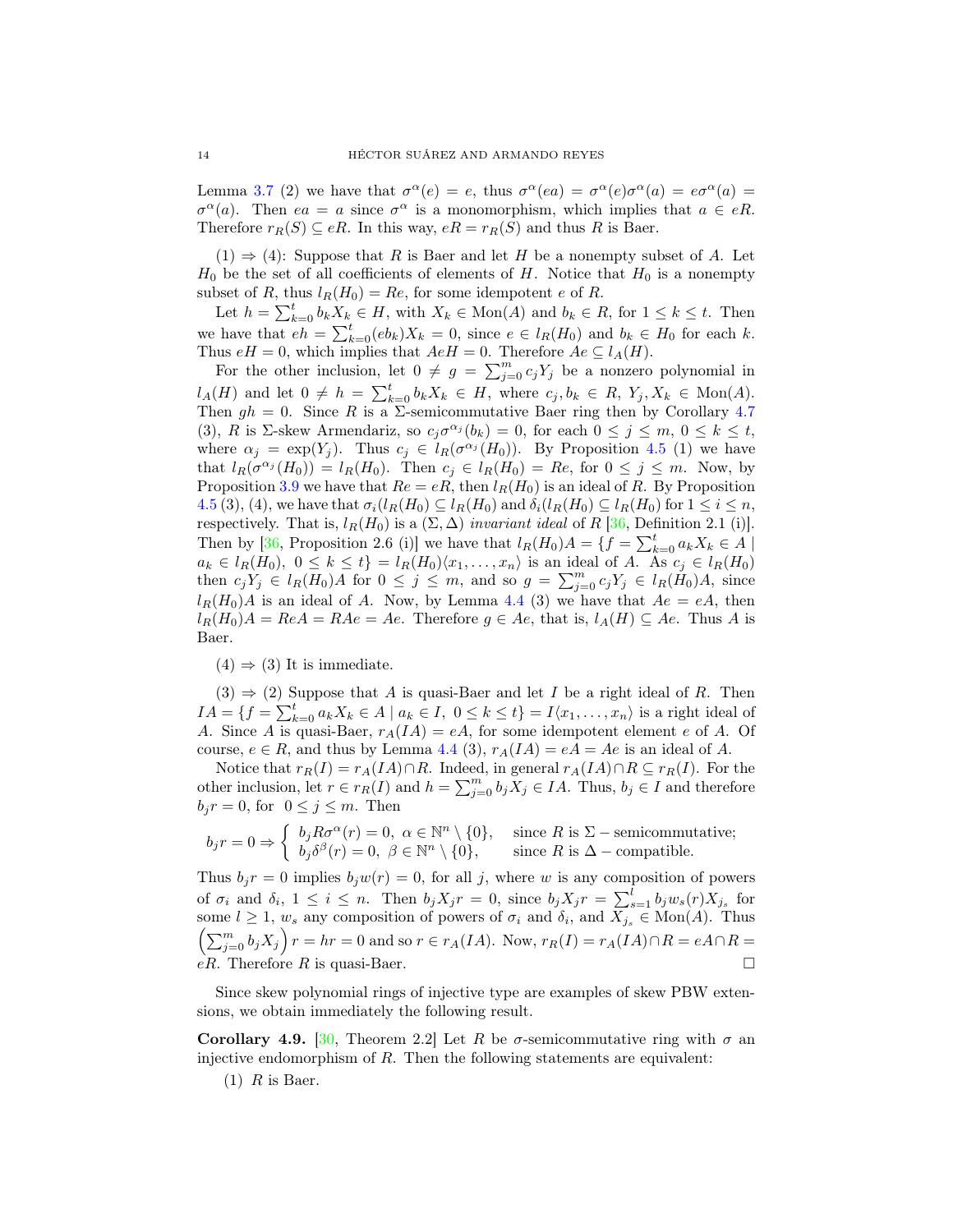- $(2)$  R is quasi-Baer.
- (3)  $R[x; \sigma]$  is quasi-Baer.
- (4)  $R[x; \sigma]$  is Baer.

The following asserts that the condition of  $\Sigma$ -semicommutativity of R in Theorem [4.8](#page-12-0) is not superfluous.

**Example 4.10.** Let  $R = \mathbb{K}[s,t]/\langle st \rangle$  and  $A = R[x_1;\sigma_1][x_2;\theta_2] = \sigma(R)\langle x_1, x_2 \rangle$ be the skew PBW extension as in Example [4.2.](#page-9-2) Notice that  $l_R(\overline{s}) = R\overline{t}$  is not generated by any idempotent of R, hence R is not quasi-Baer. Hirano in  $[24,$ Example 2 showed that  $R[x_1; \sigma_1]$  is quasi-Baer. Thus by [\[10,](#page-17-8) Theorem 1.2] we have that  $R[x_1;\sigma_1][x_2;\theta_2]$  is quasi-Baer. Therefore  $A = \sigma(R)\langle x_1, x_2 \rangle = R[x_1;\sigma_1][x_2;\theta_2]$ is a quasi-Baer skew PBW extension of a not quasi-Baer ring R. In Example [3.4](#page-6-1) we saw that R is not  $\Sigma$ -semicommutative.

The condition of  $\Delta$ -compatibility of R in Theorem [4.8](#page-12-0) is not superfluous. Follow-ing Armendariz et al. [\[4,](#page-17-9) Example 2.10], let  $\frac{\mathbb{Z}_2[t]}{\langle t^2 \rangle}$ , where  $\mathbb{Z}_2[t]$  is the polynomial ring over the field  $\mathbb{Z}_2$  of two elements, and  $\langle t^2 \rangle$  is the ideal of  $\mathbb{Z}_2[t]$  generated by  $t^2$ . Consider the derivation  $\delta$  in R defined by  $\delta(\bar{t}) = 1$  where  $\bar{t} = t + \langle t^2 \rangle$  in R, and consider the Ore extension  $R[x;\delta] = \frac{\mathbb{Z}_2[t]}{\langle t^2 \rangle}[x;\delta]$ . If we set  $e_{11} = \overline{t}x$ ,  $e_{12} = \overline{t}$ ,  $e_{21} = \overline{t}x^2 + x$ , and  $e_{22} = 1+\overline{t}x$ , then they form a system of matrix units in  $R[x; \delta]$ . Notice that the centralizer of these matrix units in  $R[x; \delta]$  is  $\mathbb{Z}_2[x^2]$ , whence  $R[y; \delta] \cong M_2(\mathbb{Z}_2[x^2]) \cong$  $M_2(\mathbb{Z}_2)[y]$ . However,  $M_2(\mathbb{Z}_2)$  is not isomorphic to  $\frac{\mathbb{Z}_2[t]}{\langle t^2 \rangle}$ . Therefore  $R[x;\delta]$  is a Baer ring, and hence quasi-Baer, but R is not quasi-Baer. Of course, if  $\Delta = {\delta}$ , then  $R[x; \delta]$  is a skew PBW extension of derivation type over R where  $\overline{t}\overline{t} = 0$  but  $\overline{t}\delta(\overline{t}) = \overline{t} \neq 0$ , that is, R is not  $\Delta$ -compatible.

<span id="page-14-0"></span>**Theorem 4.11.** Let  $A = \sigma(R)(x_1, \ldots, x_n)$  be a skew PBW extension over a *Baer ring* R*. If the conditions established in Proposition [2.7](#page-4-1) hold, then* R *is* Σ*semicommutative if and only if* A *is*  $\overline{\Sigma}$ *-semicommutative.* 

*Proof.* Consider the elements  $f = \sum_{j=0}^{t} a_j X_j$ ,  $g = \sum_{k=0}^{m} b_k Y_k \in A$  such that  $fg = 0$ . By Corollary [4.7,](#page-12-1) R is Σ-skew Armendariz and  $(\Sigma, \Delta)$ -compatible, and so  $[50,$  Proposition 3.2] shows that R satisfies the condition (SA1). In this way,  $fg = 0$  implies  $a_j b_k = 0$ , for  $0 \le j \le t$  and  $0 \le k \le m$ . Since R is  $\Sigma$ semicommutative,  $a_j R \sigma^{\alpha}(b_k) = 0$ , for  $\alpha \in \mathbb{N}^n \setminus \{0\}$ , and having in mind that R is  $(\Sigma, \Delta)$ -compatible, the equality  $a_j R \sigma^{\alpha}(b_k) = 0$  implies  $a_j R \delta^{\theta} \sigma^{\alpha}(b_k) = 0$ , for  $\alpha, \theta \in \mathbb{N}^n \setminus \{0\}$ . By Proposition [2.7](#page-4-1) we know that  $\sigma_i \delta_j = \delta_j \sigma_i$ , whence  $0 = a_j R \delta^{\theta} \sigma^{\alpha}(b_k) = a_j R \sigma^{\alpha} \delta^{\theta}(b_k) = a_j R \sigma^{\alpha} \delta^{\theta} \sigma^{\beta} \delta^{\gamma} = a_j R w(b_j)$ , where w are compositions of powers of  $\sigma_i$  and  $\delta_i$ ,  $1 \leq i \leq j$ . Thus,  $fh\overline{\sigma}^{\alpha}(g) = 0$ , for all  $h \in A$  and each  $\alpha \in \mathbb{N}^n \setminus \{0\}$ , i.e., A is  $\overline{\Sigma}$ -semicommutative.

For the converse, notice that if A is  $\overline{\Sigma}$ -semicommutative, then for  $a, b \in R$ ,  $ab = 0$ implies  $aA\overline{\sigma}^{\alpha}(b) = 0 = aA\sigma^{\alpha}(b)$ . In particular,  $aR\sigma^{\alpha}(b) = 0$ , for  $\alpha \in \mathbb{N}^n \setminus \{0\}$ , that is,  $R$  is  $\Sigma$ -semicommutative.

**Example 4.12.** Let  $R = \mathbb{K}[s,t]/\langle st \rangle$  and  $A := R[x_1;\sigma_1][x_2;\theta_2] = \sigma(R)\langle x_1, x_2 \rangle$  be the skew PBW extension as in Example [4.2.](#page-9-2) Since  $R$  is not  $\Sigma$ -semicommutative for  $\Sigma = {\sigma_1, \sigma_2}$ , then A is not  $\Sigma$ -semicommutative for  $\Sigma = {\overline{\sigma_1}, \overline{\sigma_2}}$ , where  $\overline{\sigma_1}$  and  $\overline{\sigma_2}$ are defined as in Proposition [2.7.](#page-4-1)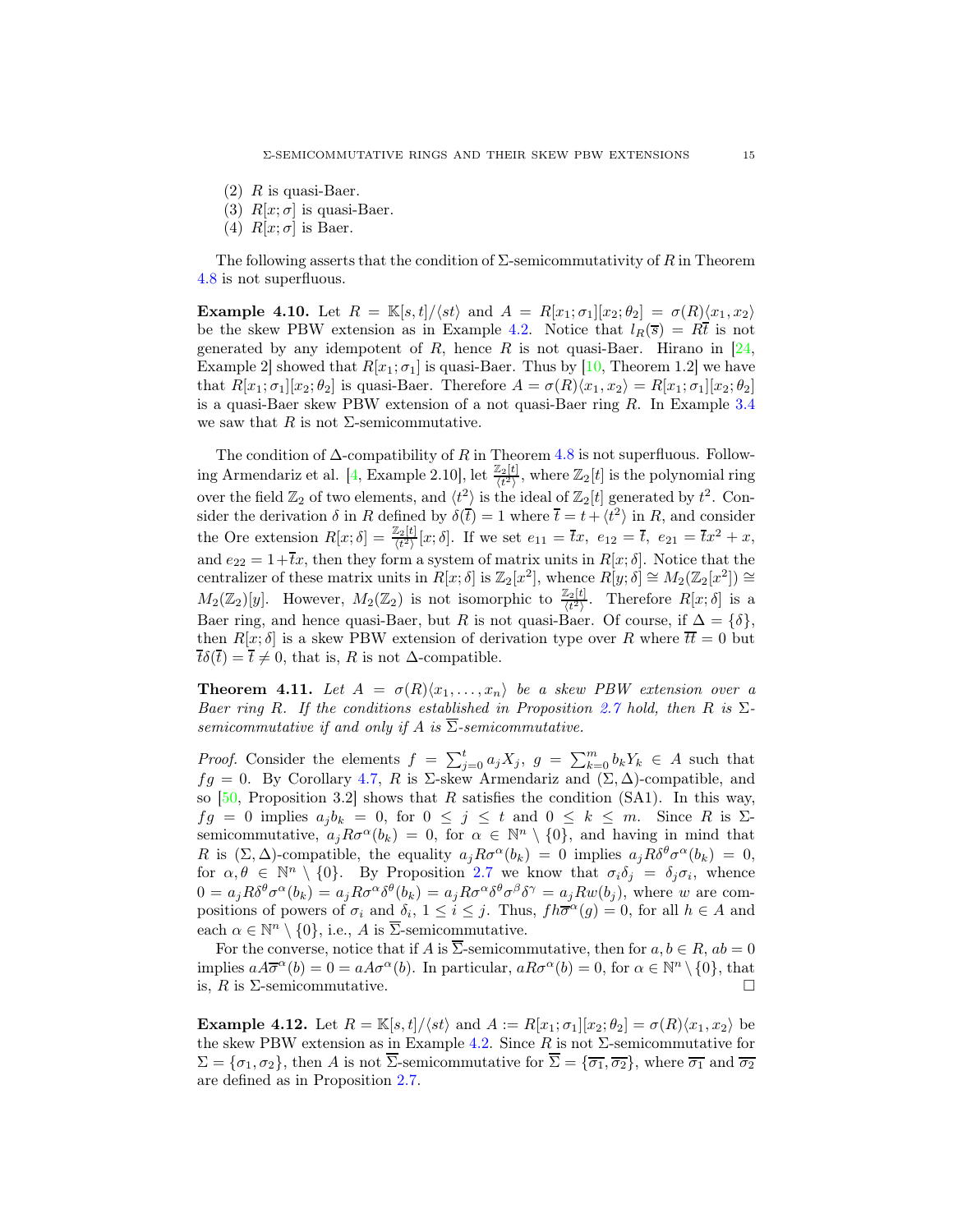#### 5. Applications to topological conditions for skew PBW extensions

Recall that a ring R is called a *pm ring* if every prime ideal is contained in a unique maximal ideal. According to Kim et al. [\[29\]](#page-18-30), a ring is called *nil-semisimple* if it has no nonzero nil ideals. Nil-semisimple rings are semiprime, but semiprime rings need not be nil-semisimple [\[26,](#page-18-3) Example 1.2 and Proposition 1.3]. Following Rowen [\[52,](#page-19-16) Definition 2.6.5], an ideal P of a ring R is called *strongly prime* if P is prime and  $R/P$  is nil-semisimple. Maximal ideals are clearly strongly prime. A ring R is called *weakly pm* if every strongly prime ideal of R is contained in a unique maximal ideal of R [\[26,](#page-18-3) p. 134]. Following Goodearl and Warfield, [\[19\]](#page-18-31), an ideal P of R is called *J-prime* if P is a prime ideal and  $J(R/I) = 0$ . Clearly, every maximal ideal is J-prime. Now, a ring R is called *J-pm* if every J-prime ideal is contained in a unique maximal ideal [\[27,](#page-18-2) p. 59].

In this section, we use the following notation for a ring  $R: Spec(R)$  is the set of all prime ideals of R;  $SSpec(R)$  is the set of all strongly prime ideals of R; J-Spec(R) denotes the set of all J-prime ideals of R;  $Max(R)$  is the set of all maximal ideals of R. If S is a subset of R, then  $W(S) := \{ P \in \text{Spec}(R) \mid S \nsubseteq P \}$ ,  $O(S) := \{ P \in \text{SSpec}(R) \mid S \nsubseteq P \}, D(S) := \{ P \in J \text{-}Spec(R) \mid S \nsubseteq P \}, \text{ and write}$  $W(a)$ ,  $O(a)$ ,  $D(a)$  in case  $S = \{a\}$ , respectively.

It is known that  $\{W(I) \mid I$  is an ideal of  $R\}$  is a topology for  $Spec(R)$ , since  $W(R) = \text{Spec}(R); W(0) = \text{Spec}(R); W(I_1) \cap W(I_2) = W(I_1 I_2)$  and  $\bigcup_{j \in J} W(I_j) =$  $W\left(\sum_{j\in J}I_j\right)$ , for  $I_1, I_2$  and  $I_j$  ideals of R. This topology is called *Zariski* (or *Stone* or *hull-kernel*) *topology*, and  $\{W(a) | a \in R\}$  is a base for this topology [\[53,](#page-19-1) Lemma 3.1]. Also, the set  $\{O(I) | I$  is an ideal of R is a topology for SSpec $(R)$  with basis  ${O(a) | a \in R}$  [\[26,](#page-18-3) Lemma 3.1], and  ${D(I) | I$  is an ideal of R} is a topology for J-Spec(R) with a basis  $\{D(a) | a \in R\}$  [\[27,](#page-18-2) Lemma 4.1]. Notice that  $Spec(R)$  is  $T_0$ and compact [\[53,](#page-19-1) Lemma 3.2];  $Spec(R)$  is normal if and only if  $Max(R)$  is a retract of  $Spec(R)$  and  $Max(R)$  is Hausdorff [\[58,](#page-19-0) Theorem 1.6]; and  $Max(R)$  is compact and  $T_1$  [\[58,](#page-19-0) p. 185].

<span id="page-15-0"></span>**Proposition 5.1.** If A is a skew PBW extension over a  $\Sigma$ -semicommutative Baer ring  $R$ , then the following statements are equivalent:

- (1)  $W(f)$  is closed Spec $(A)$ , for each  $f \in A$ .
- (2)  $Spec(A)$  completely regular and Hausdorff.
- (3) Spec $(A)$  is  $T_1$ .

*Proof.* By assumption R is a  $\Sigma$ -semicommutative Baer ring, so Corollary [4.7](#page-12-1) (2) implies that A is reduced, that is, 2-primal. By  $[53,$  Theorem 4.2] we can assert the equivalence of the assertions.  $\Box$ 

Sun [\[58,](#page-19-0) Theorem 1.6] showed that  $Spec(R)$  is normal if and only if  $Max(R)$  is a retract of  $Spec(R)$  and  $Max(R)$  is Hausdorff, for a ring R. Sun also studied certain relationships between topological properties of  $Spec(R)$  of a 2-primal ring R with certain properties of ring theory such as being pm.

<span id="page-15-1"></span>**Proposition 5.2.** If A is a skew PBW extension over a  $\Sigma$ -semicommutative Baer ring  $R$ , then the following affirmations are equivalent:

- $(1)$  A is pm.
- (2) Max $(A)$  is a retract of Spec $(A)$ .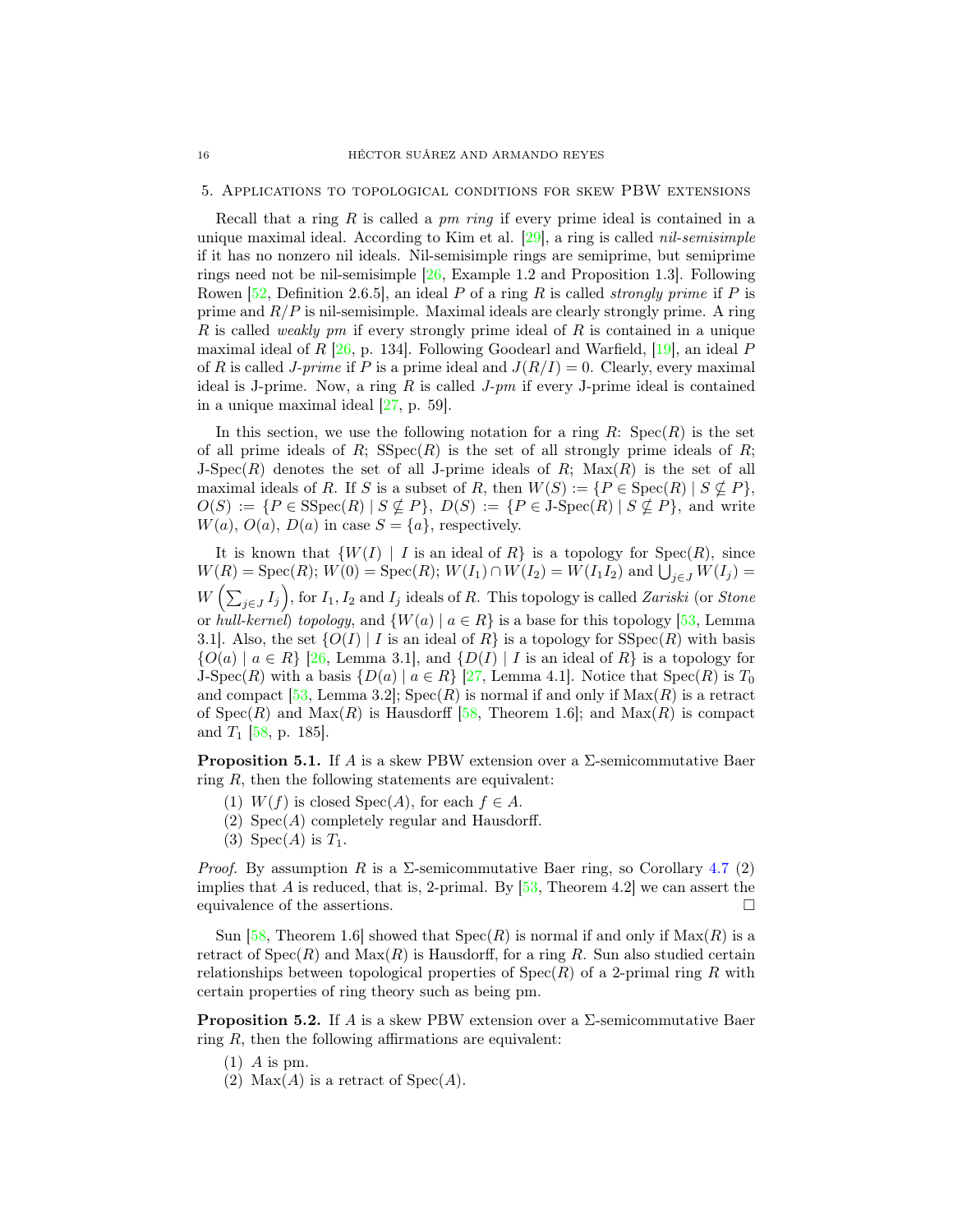(3)  $Spec(A)$  is normal (not necessary  $T_1$ ), and hence we obtain the Hausdorffness of  $Max(A)$ .

*Proof.* Since R is a  $\Sigma$ -semicommutative Baer ring, Corollary [4.7](#page-12-1) (2) shows that A is reduced and therefore 2-primal. The result follows from [\[58,](#page-19-0) Theorem 2.3].  $\square$ 

Sun [\[58,](#page-19-0) Theorem 3.7] showed that the assignment to each weakly symmetric ring of the maximal ideal space  $Max(R)$  is functorial on the category of 2-primal rings and ring homomorphisms. On the other hand, Hwang et al. [\[26\]](#page-18-3) showed that for a ring R,  $\text{SSpec}(R)$  is compact and  $\text{Max}(R)$  is a compact  $T_1$ -space [\[26,](#page-18-3) Lemma 3.2, and  $SSpec(R)$  is normal if and only if  $Max(R)$  is a retract of  $SSpec(R)$  and  $\text{Max}(R)$  is Hausdorff [\[58,](#page-19-0) Proposition 3.6]. The equivalent statements given by Sun [\[58,](#page-19-0) Theorem 2.3] were generalized by Hwang et al. [\[26,](#page-18-3) Theorem 3.7] for NI rings, changing the rings pm and  $Spec(R)$  by weakly pm and  $Spec(R)$ , respectively. The next proposition extends these properties to the setting of skew PBW extensions.

<span id="page-16-0"></span>**Proposition 5.3.** Let  $A = \sigma(R)(x_1, \ldots, x_n)$  be a skew PBW extension over R. If one of the following conditions holds,

- (i) R is  $\Sigma$ -semicommutative and reduced, or
- (ii)  $R$  is  $\Sigma$ -semicommutative and Baer, or
- (iii) R is NI and weak  $(\Sigma, \Delta)$ -compatible,

then the following affirmations are equivalent:

- (1) A is weakly pm.
- (2)  $SSpec(A)$  is normal.
- (3) Max(A) is a retract of  $SSpec(A)$ .

*Proof.* In each of the cases, we will see that the skew PBW extension A is NI, and hence the equivalence of the statements follows from  $[26,$  Theorem 3.7].

- (i) If R is  $\Sigma$ -semicommutative and reduced, then by Theorem [4.3](#page-10-0) A is reduced and therefore NI.
- (ii) If R is  $\Sigma$ -semicommutative and Baer, then Corollary [4.7](#page-12-1) (2) implies that A is reduced, and so NI.
- (iii) If R is NI and weak  $(\Sigma, \Delta)$ -compatible, from [\[55,](#page-19-6) Theorem 3.3] we conclude that A is NI.

 $\Box$ 

Jiang et al.  $[27]$  showed that for a ring R, J-Spec $(R)$  is a compact space, and if J-Spec $(R)$  is normal, then  $Max(R)$  is Hausdorff (see [\[27,](#page-18-2) Lemma 4.3]). Also, they proved that if  $Max(R)$  is a retract of J-Spec $(R)$ , then R is J-pm (see [\[27,](#page-18-2) Proposition 4.6]). An analog of  $[26,$  Theorem 3.7] was given by Jiang et al. in [\[27,](#page-18-2) Theorem 4.10, changing weakly pm rings by J-pm rings, NI by NJ and  $SSpec(R)$ by J-Spec $(R)$ . The following proposition is analogous to [\[27,](#page-18-2) Theorem 4.10] for the setting of skew PBW extensions.

<span id="page-16-1"></span>**Proposition 5.4.** If  $A = \sigma(R)(x_1, \ldots, x_n)$  is a skew PBW extension over a  $\Sigma$ semicommutative reduced ring  $R$ , then the following statements are equivalent:

- $(1)$  A is J-pm.
- $(2)$  J-Spec $(A)$  is normal.
- (3) Max $(A)$  is a retract of J-Spec $(A)$ .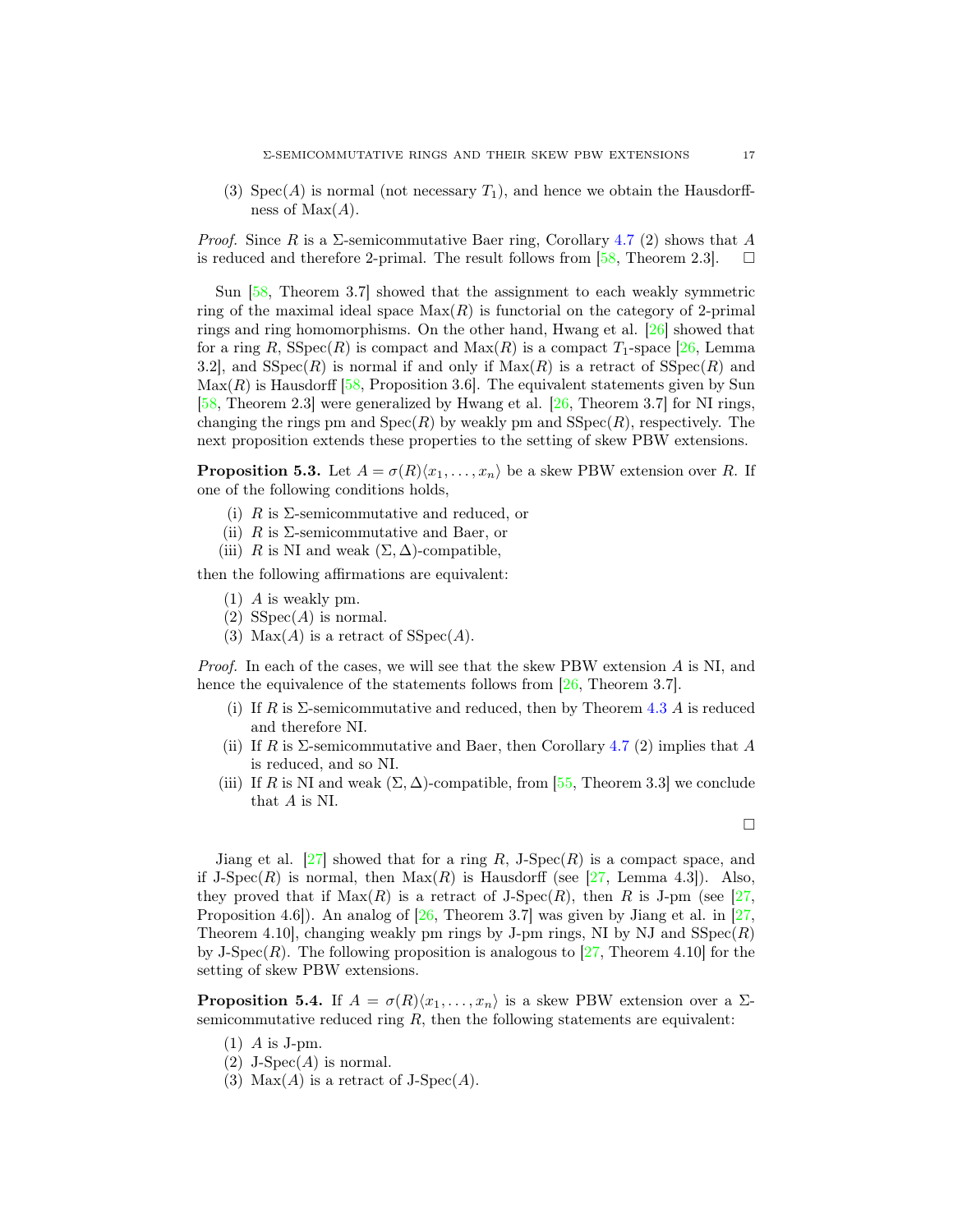*Proof.* If R is  $\Sigma$ -semicommutative and reduced then  $R(\Sigma, \Delta)$ -compatible and A is reduced, by Theorem [4.3.](#page-10-0) Now,  $R$  is 2-primal, since  $R$  is reduced. Then by [\[38,](#page-18-19) Theorem 4.11],  $J(A) = N_*(A)$ . Since A is reduced,  $N_*(A) = N(A) = \{0\}$ . Thus,  $J(A) = N(A)$ , i.e., A is an NJ ring. The result follows from [\[27,](#page-18-2) Theorem 4.10].  $\Box$ 

Corollary 5.5. If  $A = \sigma(R)(x_1, \ldots, x_n)$  is an NJ skew PBW extension which satis-fies one of the equivalent statements of Proposition [5.4,](#page-16-1) then  $Max(R)$  is Hausdorff.

*Proof.* The assertion follows from [\[27,](#page-18-2) Proposition 4.8].

Corollary 5.6. If  $A = \sigma(R)(x_1, \ldots, x_n)$  is a skew PBW extension over a  $\Sigma$ semicommutative reduced ring  $R$ , then the following affirmations are equivalent:

- (1) A is weakly pm;
- (2)  $SSpec(A)$  is normal;
- (3) Max $(A)$  is a retract of SSpec $(A)$ .

*Proof.* By the proof of Proposition [5.4](#page-16-1) we have that A is an NJ ring. Thus  $N(A)$ is an ideal of  $A$  and therefore  $A$  is NI. The result follows then from [\[26,](#page-18-3) Theorem  $3.7$ ].

**Corollary 5.7.** Let  $A = \sigma(R)(x_1, \ldots, x_n)$  be a skew PBW extension of derivation type over a ring  $R$ . If one of the following conditions holds,

- (i) R is  $\Sigma$ -semicommutative and reduced,
- (ii) R is  $\Sigma$ -semicommutative and Baer, or
- (iii) R is NI and weak  $(\Sigma, \Delta)$ -compatible,

then the following statements are equivalent:

- $(1)$  A is J-pm.
- $(2)$  J-Spec $(A)$  is normal.
- (3)  $Max(A)$  is a retract of J-Spec $(A)$ .

*Proof.* According to Proposition [5.3,](#page-16-0) if R satisfies any of the give conditions, then A is an NI ring. Thus,  $[55,$  Theorem 4.10 implies that A is NJ, whence the statements are equivalent by  $[27,$  Theorem 4.10].

# **REFERENCES**

- <span id="page-17-6"></span>[1] A. Alhevaz A and A. Moussavi, Annihilator conditions in matrix and skew polynomial rings, J. Algebra Appl. 11(4) (2012), 1250079.
- <span id="page-17-1"></span>[2] D. D. Anderson and V. Camillo, Semigroups and rings whose zero products commute, Comm. Algebra 27(6) (1999), 2847-2852.
- <span id="page-17-9"></span><span id="page-17-5"></span>[3] S. Annin, Associated primes over Ore extension rings, J. Algebra Appl. 3(2) (2004), 193–205.
- [4] E. P. Armendariz, H. K. Koo and J. K. Park, Isomorphic Ore extensions, Comm. Algebra 15(12) (1987), 2633–2652.

<span id="page-17-2"></span>[6] M. Başer, A. Harmanci and T. K. Kwak, Generalized semicommutative rings and their extensions, Bull. Korean Math. Soc. 45(2) (2008), 285–297.

<span id="page-17-8"></span>[10] G. F. Birkenmeier, J. Y. Kim and J. K. Park, Polynomial extensions of Baer and quasi-Baer rings, *J. Pure Appl. Algebra*  $159(1)$  (2001), 25–42.

<span id="page-17-4"></span><sup>[5]</sup> V. A. Artamonov, Derivations of skew PBW extensions, Commun. Math. Stat. 3(4) (2015), 449–457.

<span id="page-17-0"></span><sup>[7]</sup> H. E. Bell, Near-rings in which each element is a power of itself, Bull. Austral. Math. Soc. 2(3) (1970), 363–368.

<span id="page-17-3"></span><sup>[8]</sup> A. Bell and K. R. Goodearl, Uniform rank over differential operator rings and Poincaré-Birkhoff-Witt extensions, Pacific J. Math. 131(1) (1998), 13–37.

<span id="page-17-7"></span><sup>[9]</sup> G. F. Birkenmeier, J. K. Park and S. T. Rizvi, Extensions of rings and modules, Birkhaüser, New York, 2013.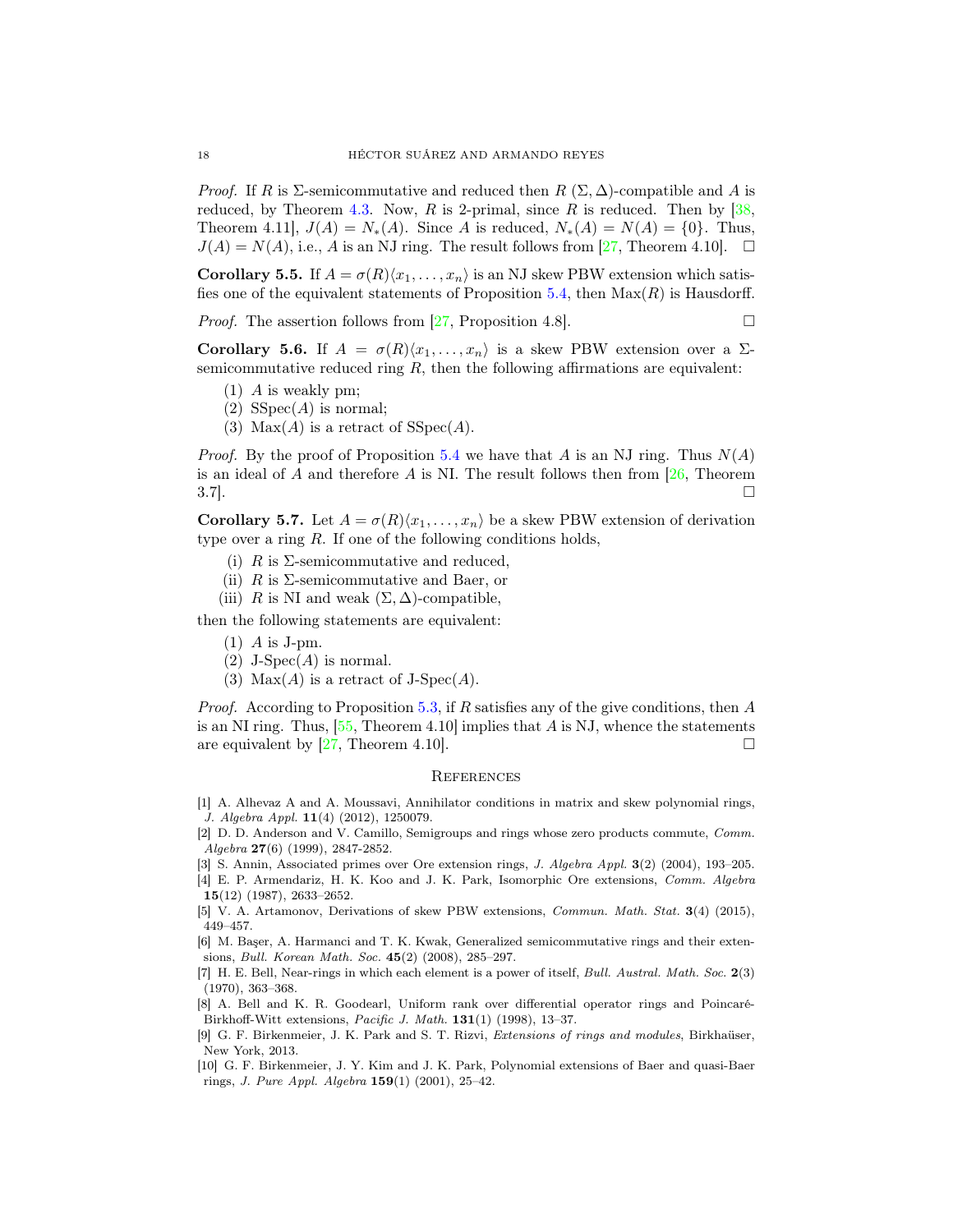- <span id="page-18-1"></span>[11] G. F. Birkenmeier, H. E. Heatherly and E. K. Lee, Completely prime ideals and associated radicals, in: Jain SK, Rizvi ST (Eds.), Proc. Biennial Ohio State-Denison Conference, (1992), World Scientific, Singapore (1993), 102–129.
- <span id="page-18-28"></span>[12] S. Chhawchharia and M. B. Rege, Armendariz rings, Proc. Japan. Acad. Ser.A Math. Sci. 73(3) (1997), 14–17.
- <span id="page-18-11"></span><span id="page-18-7"></span>[13] A. Chaturvedi, N. Kumar and K. Shum, On Z-Symmetric rings, Math. Slovaca 71(6) (2021), 1361–1374.
- <span id="page-18-6"></span>[14] W. E. Clark, Twisted matrix units semigroup algebras, Duke Math. J. 34 (1967), 417–424.
- <span id="page-18-15"></span>[15] P. M. Cohn, Reversible rings, *Bull. London Math. Soc.* **31**(6) (1999), 641-648.
- [16] W. Fajardo W, C. Gallego, O. Lezama, A. Reyes, H. Suárez and H. Venegas, Skew PBW Extensions. Ring and Module-theoretic Properties, Matrix and Gröbner Methods, and Applications, Springer, 2020.
- <span id="page-18-13"></span>[17] C. Gallego and O. Lezama, Gröbner bases for ideals of σ-PBW extensions, Comm. Algebra 39(1) (2011), 50–75.
- <span id="page-18-21"></span>[18] J. Y. Gómez and H. Suárez, Double Ore extensions versus graded skew PBW extensions, Comm. Algebra 48(1) (2020), 185–197.
- <span id="page-18-31"></span>[19] K. R. Goodearl and R. B. Jr. Warfield, An Introduction to Noncommutative Noetherian Rings, Cambridge University Press, London, 2004.
- <span id="page-18-5"></span>[20] J. M. Habeb, A note on zero commutative and duo rings, Math. J. Okayama Univ. 32(1) (1990), 73–76.
- <span id="page-18-16"></span>[21] M. Hamidizadeh, E. Hashemi and A. Reyes, A classification of ring elements in skew PBW extensions over compatible rings, Int. Electron. J. Algebra 28(1) (2020), 75–97.
- <span id="page-18-17"></span>[22] E. Hashemi, Kh. Khalilnezhad and A. Alhevaz,  $(\Sigma, \Delta)$ -Compatible skew PBW extension ring, Kyungpook Math. J. 57(3) (2017), 401–417.
- <span id="page-18-24"></span>[23] E. Hashemi, A. Moussavi, Polinomial extensions of quasi-Baer rings, Acta Math. Hungar. 107(3) (2005), 207–224.
- <span id="page-18-29"></span><span id="page-18-27"></span>[24] Y. Hirano, On ordered monoid rings over a quasi-Baer ring, *Comm. Algebra* 29(5) (2001), 2089–2095.
- [25] Y. Hirano, On annihilator ideals of a polynomial ring over a noncommutative ring, J. Pure Appl. Algebra 168(1) (2002), 45–52.
- <span id="page-18-3"></span>[26] S. U. Hwang, Y. C. Jeon and Y. Lee, Structure and topological conditions of NI rings, J. Algebra 302(1) (2006), 186–199.
- <span id="page-18-2"></span>[27] M. Jiang, Y. Wang and Y. Ren, Extensions and topological conditions of NJ rings, Turkish J. Math. 43(1) (2019), 44–62.
- <span id="page-18-30"></span><span id="page-18-10"></span>[28] I. Kaplansky, Rings of Operators, W. A. Benjamin, Inc., New York-Amsterdam, 1968.
- [29] N. K. Kim, Y. Lee and S. J. Ryu, An ascending chain condition on Wedderburn radicals, Comm. Algebra 34(1) (2006), 37–50.
- <span id="page-18-25"></span>[30] N. K. Kim, T. K. Kwak and Y. Lee, Insertion-of-factory-property skewed by ring endomorphism, Taiwanese J. Math. 18(3) (2014), 849–869.
- <span id="page-18-12"></span><span id="page-18-9"></span>[31] J. Krempa, Some examples of reduced rings, Algebra Colloq. 3(4) (1996), 289–300.
- <span id="page-18-4"></span>[32] T. K. Kwak and Y. Lee, Reflexive property of rings, Comm. Algebra 40(4) (2012), 1576–1594.
- [33] J. Lambek, On the representation of modules by sheaves of factor modules, Canad. Math. Bull. 14 (1971), 359–368.
- <span id="page-18-18"></span>[34] O. Lezama, Computation of point modules of finitely semi-graded rings, Comm. Algebra 48(2) (2020), 862–878.
- <span id="page-18-22"></span>[35] O. Lezama, Some open problems in the context of skew PBW extensions and semi-graded rings, Commun. Math. Stat. 9(3) (2021), 347–378.
- <span id="page-18-20"></span>[36] O. Lezama, J. P. Acosta and A. Reyes, Prime ideals of skew PBW extensions, Rev. Un. Mat. Argentina 56(2) (2015), 39–55.
- <span id="page-18-23"></span>[37] O. Lezama O and A. Reyes, Some homological properties of skew PBW extensions, Comm. Algebra 42(3) (2014), 1200-1230.
- <span id="page-18-19"></span>[38] M. Louzari and A. Reyes, Minimal prime ideals of skew PBW extensions over 2-primal compatible rings, Rev. Colombiana Mat. 54(1) (2020), 34–63.
- <span id="page-18-8"></span><span id="page-18-0"></span>[39] G. Marks, On 2-primal Ore extensions, Comm. Algebra 29(5) (2001), 2113–2123.
- <span id="page-18-26"></span>[40] G. Marks, Reversible and symmetric rings, J. Pure and Appl. Algebra 174(3) (2002), 311–318.
- [41] R. Mohammadi, A. Moussavi and M. Zahiri, On annihilations of ideals in skew monoid rings, J. Korean Math. Soc. 53(2) (2016), 381–401.
- <span id="page-18-14"></span>[42] O. Ore, Theory of non-commutative polynomials, Ann. of Math. 34(3) (1933), 480–508.